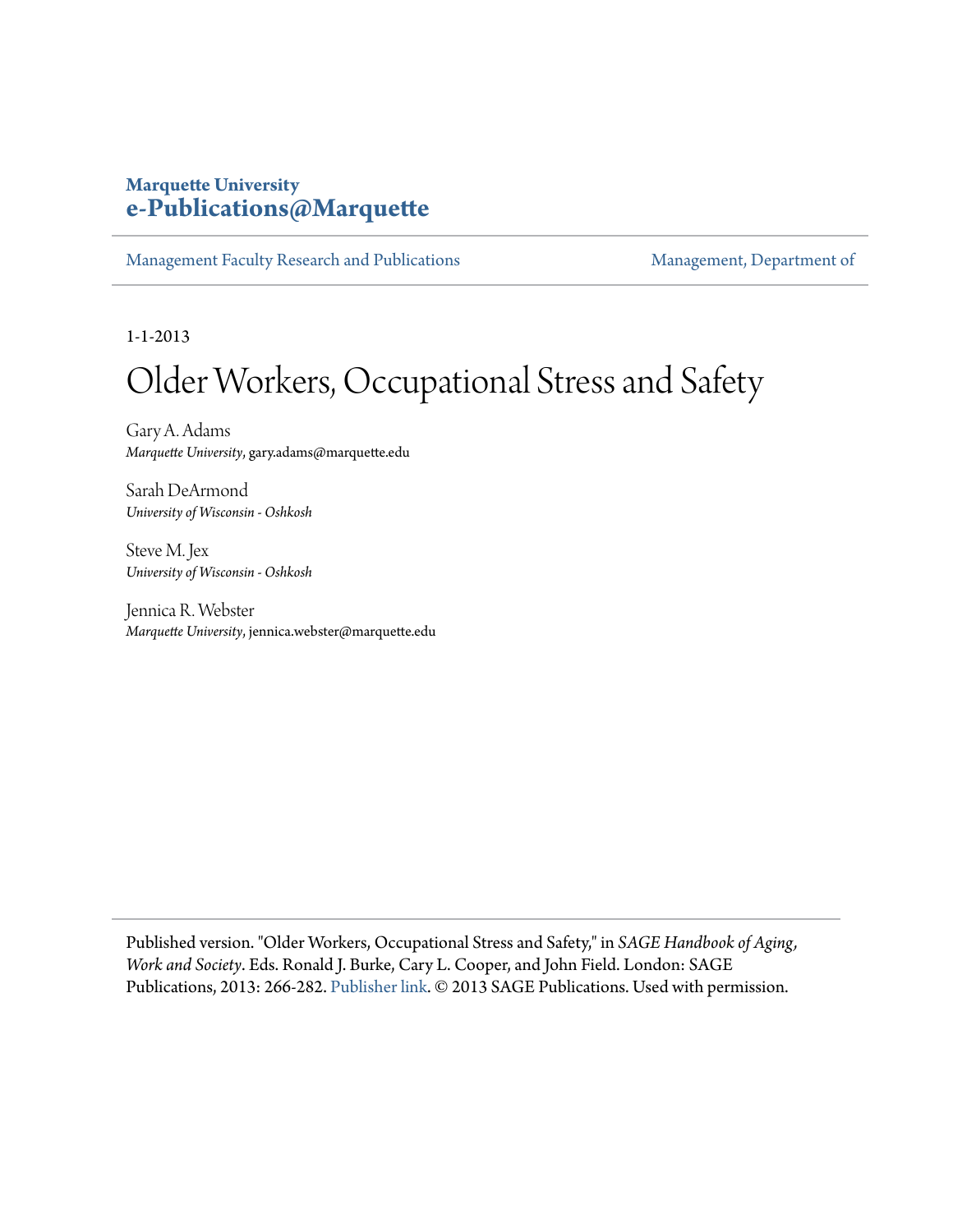# **Older Workers, Occupational Stress and Safety**

Gary A. Adams, Sarah DeArmond, Steve M. Jex and Jennica R. Webster

## **OLDER WORKERS OCCUPATIONAL STRESS AND SAFETY**

A scries of well-establishcd demographic trends such as increased life expectancies and changing pattems of birthratcs arc bringing about an aging of the world's population (Kinsella  $&$  He, 2009). One of the key issues stemming from population aging is the aging of the workforcc and older people's continued participation in paid work. Continued workforce participation among aging workers is currently being encouraged by a number of forccs including social concerns, thc needs of employing organizations and older workers themselves. At a societal level retaining older people in the workforce is at least partially driven by economic concerns about the viability of old age social insurance programs (e.g., The Economist, 2011). At an organizational level, employcrs are interested in rctaining older workers as a means to avoid potential skills shortages and the loss of organizational specific knowledge that can occur when older

workers leave the workforce (Burke & Ng, 2006; Delong, 2004; Manpowcr Group, 2011). Older workers themselves express intcrest in continued work owing to financial concerns as well as the desirc to remain active, maintain social relationships and other nonfinancial rcturns from work (Dendinger, Adams, & Jacobson, 2005; loi & Shultz, 2007). The combined effect of these trends is an increasingly older workforce.

 $\overline{\phantom{a}}$ , "I

The aging of thc workforce brings with it a number of issues which are explored among the various chapters that comprisc this *Hundhook*. Among these issues are the topics of occupational stress and safcty. Despite the fact that the workplacc has become safer in many regards and that, in general, continued work is associated with better physical and mental health (Yeomans, 2011); the workplace can still be hazardous to one's hcalth (International Labour Organization, 2011). These hazards stem from (I) occupational stress issues arising mainly from thc psychosocial work environment and (2) safcty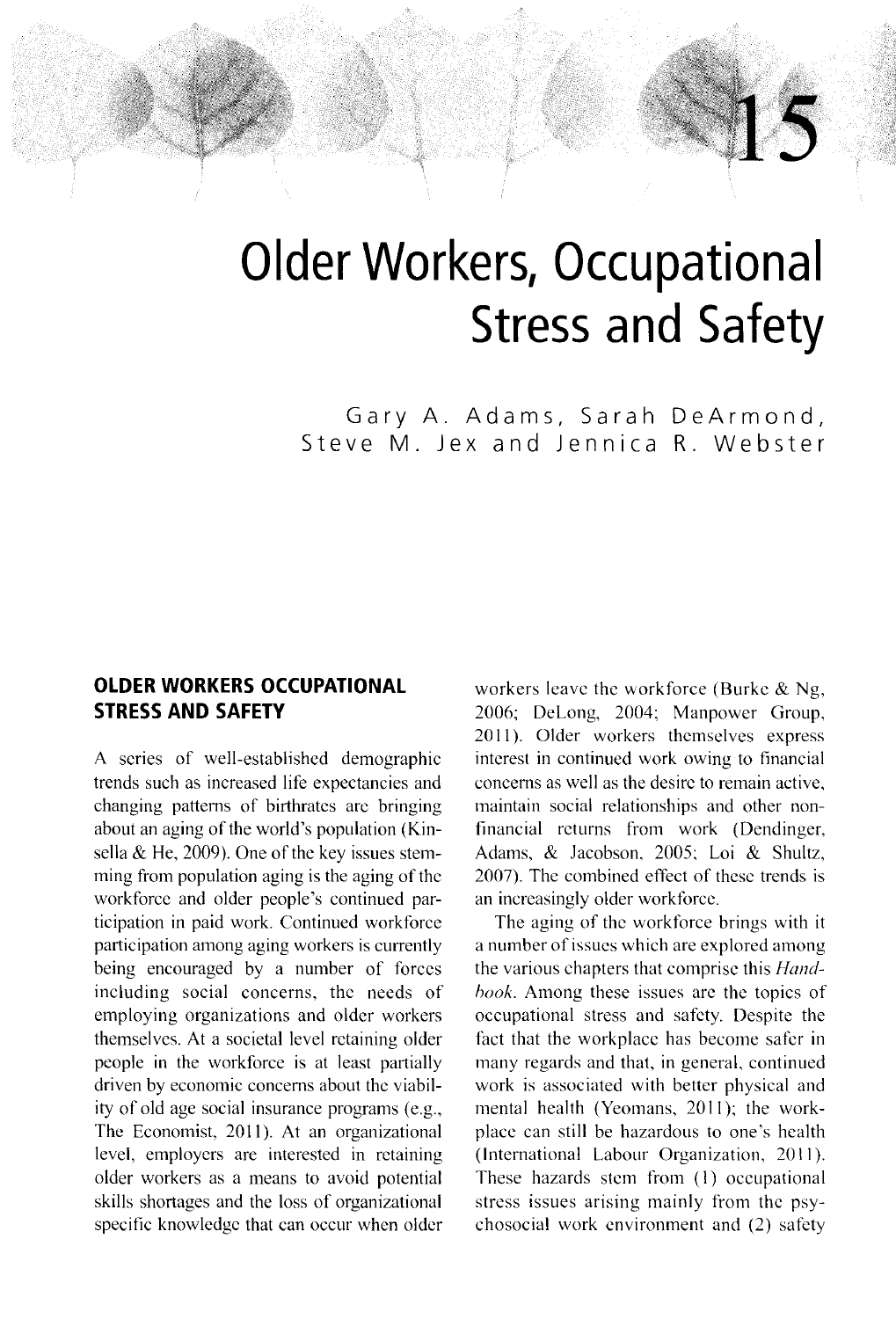issues arising mainly from accident/injuries (Wegman & McGee, 2004). Although difficult to quantify, occupational stress hazards (often referred to as stressors) have been shown to be related to various indieators of poor mental and physical health, absenteeism, healthcare utilization and decreased productivity (European Agency for Safety and Health at Work, 2009; International Labour Organization, 2011; Jex & Crossley, 2005; Leka & Jain, 2010). With regard to accidcnts/injurics, in the US alonc, the Centers for Disease Control and Prevention (20 II) reported that there were more than 1.2 million non-fatal work-related injurics and illness resulting in time away from work in 2009 and approximately 17% of these were workers over thc age of 55. The CDC (2011) also reported 4,551 fatal workplace injuries in 2009. Of these, approximately 31% were among those over the age of 55. Clearly, occupational stress and safety are important concerns for all workers. They are especially important for aging workers because of the increasing number of older workers, because they limit workforce participation, and because the aging process itself may be related to the nature, type, and consequences of occupational stress and safety.

The purpose of this chapter is to explore the role of chronological age in the areas of occupational stress and safety among older workers. We begin by briefly presenting a conceptual model identifying the possible relationships linking age to variables commonly studied in the area of occupational stress and safety. Then, we provide a review of representative research examining these linkages, incorporating relevant theory and highlighting the fact that the knowledge-base regarding these linkages is scant. We recognize that while there is some convergence between the two areas, research about occupational stress and safety grew out of two separate research traditions. Research on occupational stress has focused on the relationship between the psychosocial environment and wellbeing, whereas safety research has focused on accidents/injuries. Accordingly we divide the review along these two lines. We conclude with suggestions for future research.

## **CONCEPTUAL MODEL LINKING AGE TO OCCUPATIONAL STRESS AND SAFETY**

Figure 15.1 presents a conceptual model linking age to concepts in the occupational stress and safety literatures. To begin, the model recognizes that chronological age is most often used as a proxy for morc substantive age-related changes (most commonly losses) in physical and mental abilities that are thought to impair functioning at work as well as age-related changes (gains) in adaptive resources that allow older workers to maintain and even improve functioning at work (Salthouse & Maurer, 1996; Warr, 1994). Next, it identifies the main antecedents and individual outcomes found in the occupational stress and safety literatures (Barlow & Iverson, 2004; Kahn & Byosiere, 1992, Sonnentag & Frese, 2003). These antecedents include stressors as well as safety-related attitudes and behaviors of the workers. The negative outcomes include physieal, psychological and behavioral outeomes as well as occupational injuries and accidents. Finally, the model shows three possible relationships between age (via age-related losses and gains), antecedents, and outcomes. The first possible relationship is a direct relationship between age and antecedents. The second is a direct relationship between age and outcomes. These direct relationships suggest that as people get older they are more or less likely to experience certain types or amounts of antecedents and outcomes. The third type of relationship age might have is a moderating effect. This means that the relationship between antecedents and outcomes is different for workers of different ages. More specifically, this could mean one of two things. First, age could attenuate relationships between some antecedents and outcomes; that is, increased age could be a *protective* factor. Secondly, age could strengthen relationships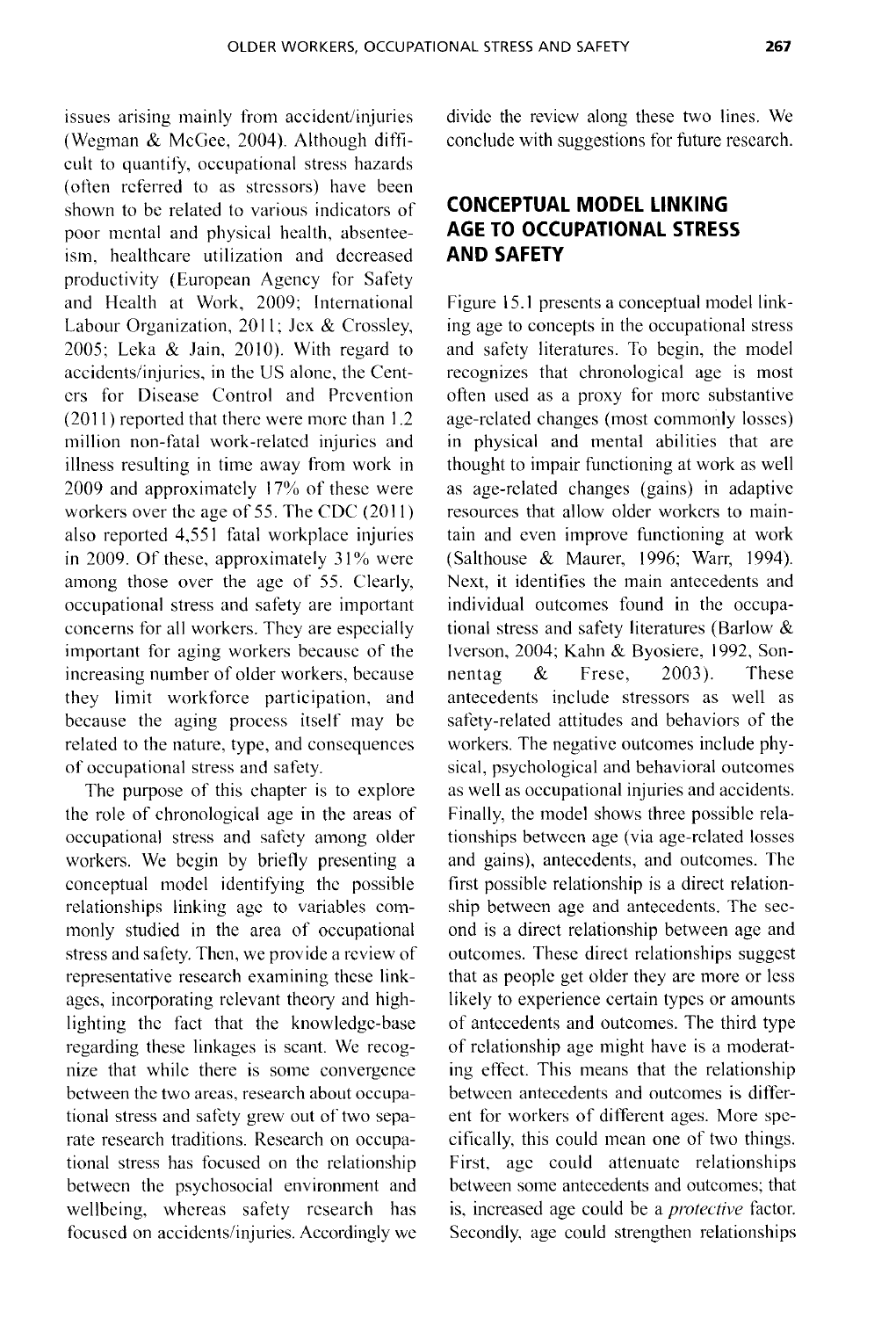

**Figure 15.1 Conceptual** model linking **age to concepts in the occupational stress and safety literatures** 

between antecedents and outcomes; that is, increased age could be a *vulnerability* factor. In the sections that follow we review the theoretical and empirical arguments linking age to occupational stress and safety.

## **AGE AND OCCUPATIONAL STRESS**

Within the occupational stress literature the term *stressor* is used to indicate characteristics of the work environment that prompt a negative reaction on the part of the worker experiencing it. The term *strain* refers to the negative reaction that comes as a result of a stressor *(lex* & Beehr, 1991). In terms of Figure 15.1, stressors are antecedents and strains are outcomes. In this section we begin by describing the relationships among age and stressors followed by age and strains.

## *Age and stressors*

A great deal of research has examined stressors in the workplace (Kahn & Byosiere, 1992). Relatively few studies, however, have examined the relationship between age and workplace stressors. This is unfortunate because there are a number of good reasons to believe that age is directly related to the stressors older workers experience. A myriad of workplace stressors have been identified in the occupational stress literature (Sonnentag & Frese, 2003). In this section we review theory and research on the relationship between age and a number of commonly identified stressors. These include: (I) role stressors, (2) social stressors, and (3) career-related stressors.

#### *Role stressors*

Role stressors, which consist of role ambiguity, role conflict, and role overload (Katz & Kahn, 1978), are three widely studied stressors in the occupational stress literature. Role ambiguity exists when there is a lack of clarity about the prescribed roles of the job and role contlict occurs when there are incompatible role expectations. Role overload refers to situations when the expectations of the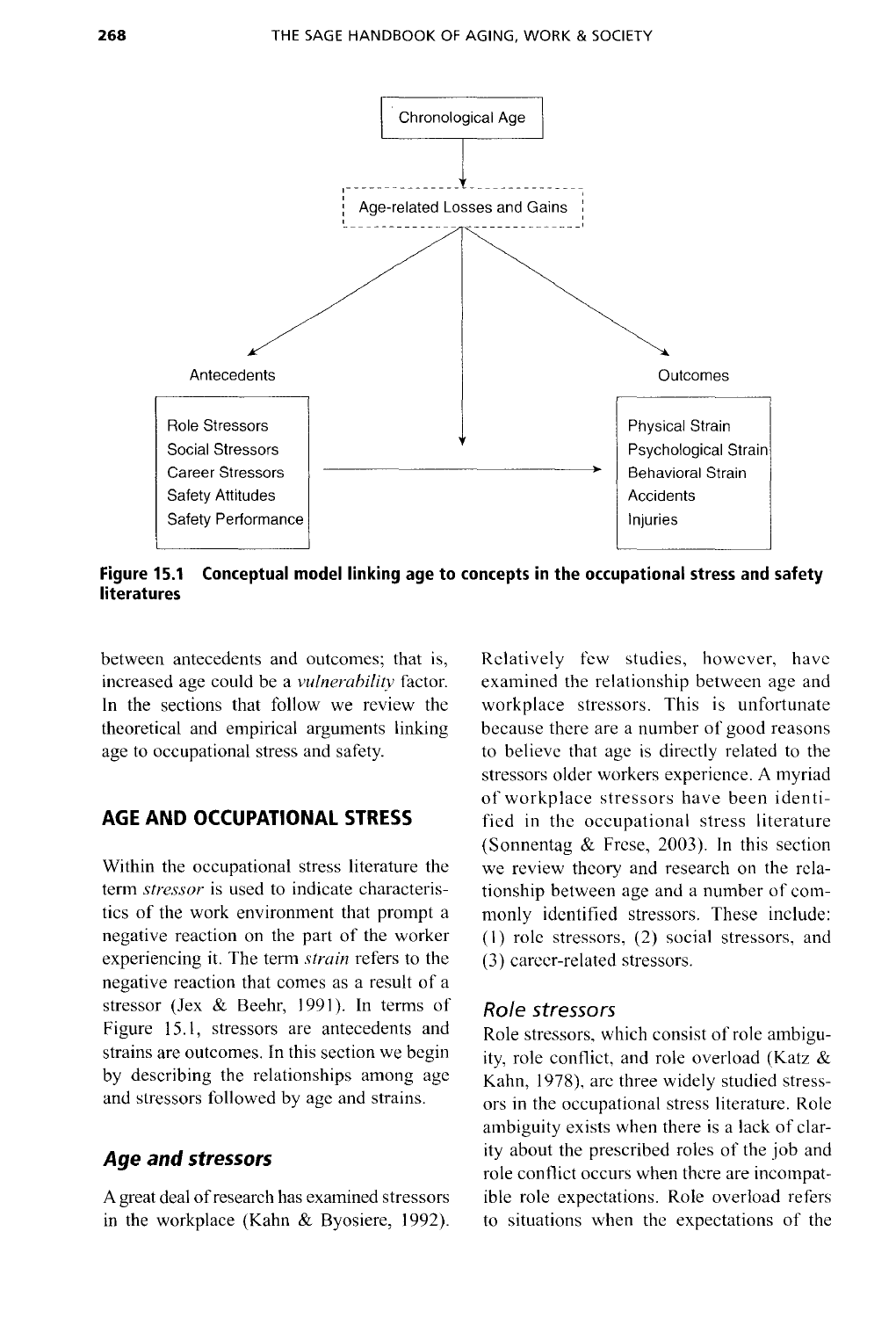role cannot be met. Research tends to find negative relationships between age and both role ambiguity and role contlict (Jackson & Schuler, 1985; Ng  $&$  Feldman, 2010). This suggests that older workers report experiencing lower levels ofthese stressors than younger workers. There are two possible explanations for these findings. First, as workers age they accumulate more work experiences acquiring more occupational expertise and wisdom (Kaufman & Lichtenberger, 2002; Schaie, 1996), which may act as a resource when dealing with role-related stressors. Second, older workers are more likely to be in high status positions with ccrtain characteristics including job control, flexible work schedules, and access to support from the job environment. These job characteristics may reduce employee exposure to stressors such as role ambiguity and rolc contlict (Zacher & Frese, 2009; Zacher, Heusner, Schmitz, Zwierzanska, & Frese, 2010).

Role overload occurs when the physical and/or cognitive demands of the work role exceed the worker's capacity to fulfill them. There are two competing arguments on the possible relationship between age and overload. The first stems from the 'decrement' model of aging (Giniger, Dispenzieri, & Eisenberg, 1983). It argues that the loss of physical and cognitive abilities associated with the aging process ultimately lead to poor functioning at work. Physical losses include decreased aerobic ability, physical strength and endurance, balance, manual dexterity and tolerance for heat (Maertens, Putter, Chen, Manfred, & Huang, in press), which would seem to make it more likely that older workers would experience more physical overload compared to younger workers. For example, loss of muscle mass makes it more difficult to lift heavy objects; the loss of endurance reduces the ability to carry out tasks involving sustained or repetitive physical effort. Cognitive ability losses occur in the area of fluid intellectual abilities including processing speed, working memory, attention, and abstract reasoning (Park, 2000). Because of these age-relatcd cognitive declines it may be more difficult for older adults to complete tasks that require the retention of large amounts of information or vigilant monitoring of the environment (Wang & Chen, 2006). These would seem to make it more likely that older workers would experience more cognitive overload compared to younger workers.

A second perspective argues that older workers are better at managing their physical and cognitive resources and are therefore less likely to experience overload. The theory of selective optimization with compensation (SOC) is based on the assumption that people have a limited number of resources (physical and cognitive) and have to choose how to allocate those resources (Baltes, 1997; Baltes & Baltes 1990; Freund & Baltes, 2002). Selection refers to a strategy where people utilize their strengths by focusing on tasks (or jobs) on which they already perform well, for example, by transitioning into jobs that better match their abilities (Ackerman, Beier, & Bowen, 2002; Warr, 1997). Optimization strategies include strengthening skills needed to complete tasks or putting more time/effort into completing a task. Compensation strategies refer to the use of external and internal aids to help overcome declining abilities. External aids such as new technologies including voice recognition software and larger font sizes can help older workers adapt to some of the age-related losses they experience (Chamess, Czaja, & Sharit, 2007). Older workcrs may also use 'internal' aids. For example, they may rely on crystallized intelligence including job expertise, job-related problem solving abilities, and a wide-range of life experiences to compensate for declines in tluid intelligence (Kanter & Ackerman, 2004). There is growing empirical evidence suggesting that SOC strategies can help older workers maintain job performance (Yeung & Fung, 2009).

In summary, it appears that older workers may be at lower risk for experiencing role ambiguity and role conflict provided that they are able to leverage their acquired resources (e.g., expertise) and are in environments that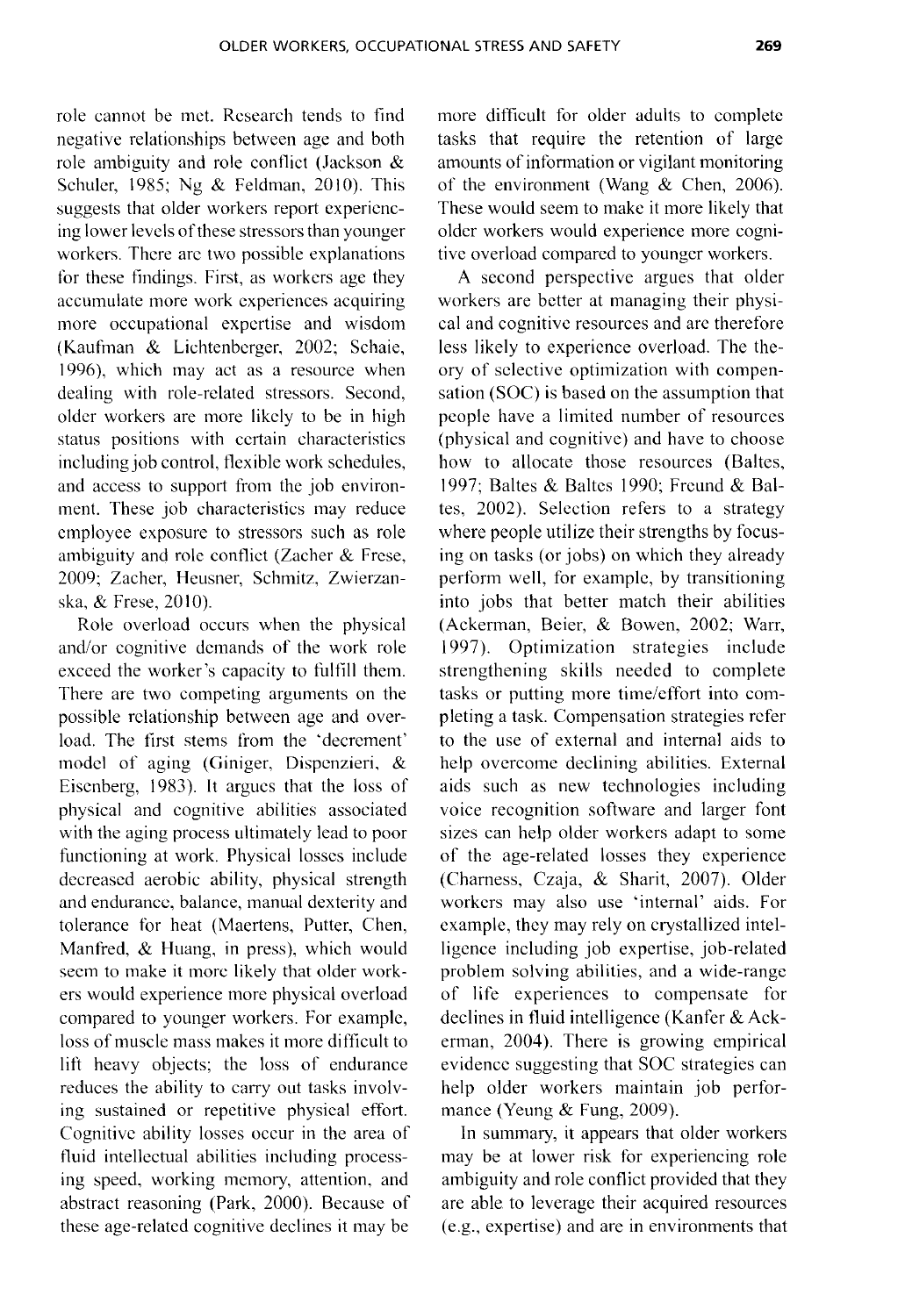provide them with control, flexibility and support. While there are competing arguments for the relationship between age and role overload there is too little empirical evidence to determine which of those arguments is most strongly supported. Wc suspect that, like role ambiguity and role conflict, the risk for role overload depends on the ability and opportunity older workers have to leverage their resources in order to offset their losses.

## **Social stressors**

Social stressors consist of poor social interactions with people inside the organization (e.g., co-workers and supervisors) or outside the organization (e.g., customers; Sonnentag & Frese, 2003). Several types of social stressors have been identified in the work stress literature including bullying (e.g., Rayner, 1997), incivility (e.g., Andersson & Pearson, 1999), interpersonal conflict (e.g., Spector & Jex, 1998), and abusive supervision (e.g., Tepper, 2000). Although there are subtle differences among these types of social stressors they are similar in that they are forms of interpersonal mistreatment that target an individual (Hershcovis, 2011).

Although most workers are likely to experience social stressors in their work environment, not all workers will experience these stressors equally. Older adults, for example, are not as likely to report emotional distress due to social tensions compared to younger adults (Birditt & Fingerman, 2003). This is consistent with socioemotional selectivity theory (SST), which argues that as people age they realize a shorter lifespan horizon and become more selective with how they invest their time and resources (Carstensen, Isaacowitz, & Charles, 1999). More specifically, as people begin to perceive they have less time to live they focus their energy in meaningful relationships, and maximize the experience of positive emotions (Ready & Robinson, 2008). For example, in order to gain positive emotions, older adults surround themselves with people with whom they have rewarding relationships. Because older adults tend to spend more time with these people it is less likcly that they will be exposed to interpersonal mistreatment. In addition, in order to increase positive emotions, older adults develop emotional regulation strategies that filter negative information (Mather  $\&$  Carstensen, 2005). This type of emotional regulation strategy helps older adults to effectively manage interpersonal conflict situations (Birditt & Fingerman, 2005). Some evidenee for this in a work setting comes from a study by Dahling and Perez  $(2010)$ ; they found that older workers express more positive affect and naturally felt emotions.

Older workers, however, are more likely to experience social stressors stemming from ageism compared to younger workers. Ageism is the 'systematic stereotyping of and discrimination against older people because they are old' (Butler, 1989, pp. 139). Age stereotypes are the beliefs and expectations people have about older workers that are often negative and inaccurate (Fiske & Neuberg, 1990). Several different types of stereotypes about older workers have been noted in the literature including the belief that older workers are inflexible and unwilling (or not able) to adapt to change, less able to learn new skills, less productive, and more expensive compared to younger workers (Brooke & Taylor, 2005; Kite & Johnson, 1988). Negative stereotypes about older workers are widespread in organizations and are often assumed to be the cause of age discrimination albeit research shows only a modest relationship (Finkelstein & Farrell, 2007; Shore & Goldberg, 2004). Age discrimination exists when an employee is treated unfairly due to his/her age and is shown to be a major issue in US organizations. In 2010, the US Equal Employment Opportunity Commission (2011) received over 23,263 complaints of age discrimination. Empirical studies have shown that older workers receive more negative hiring, promotion, and performance appraisal evaluations (Gordon & Arvey, 2004) compared to younger workers and harsher consequences for those poor performance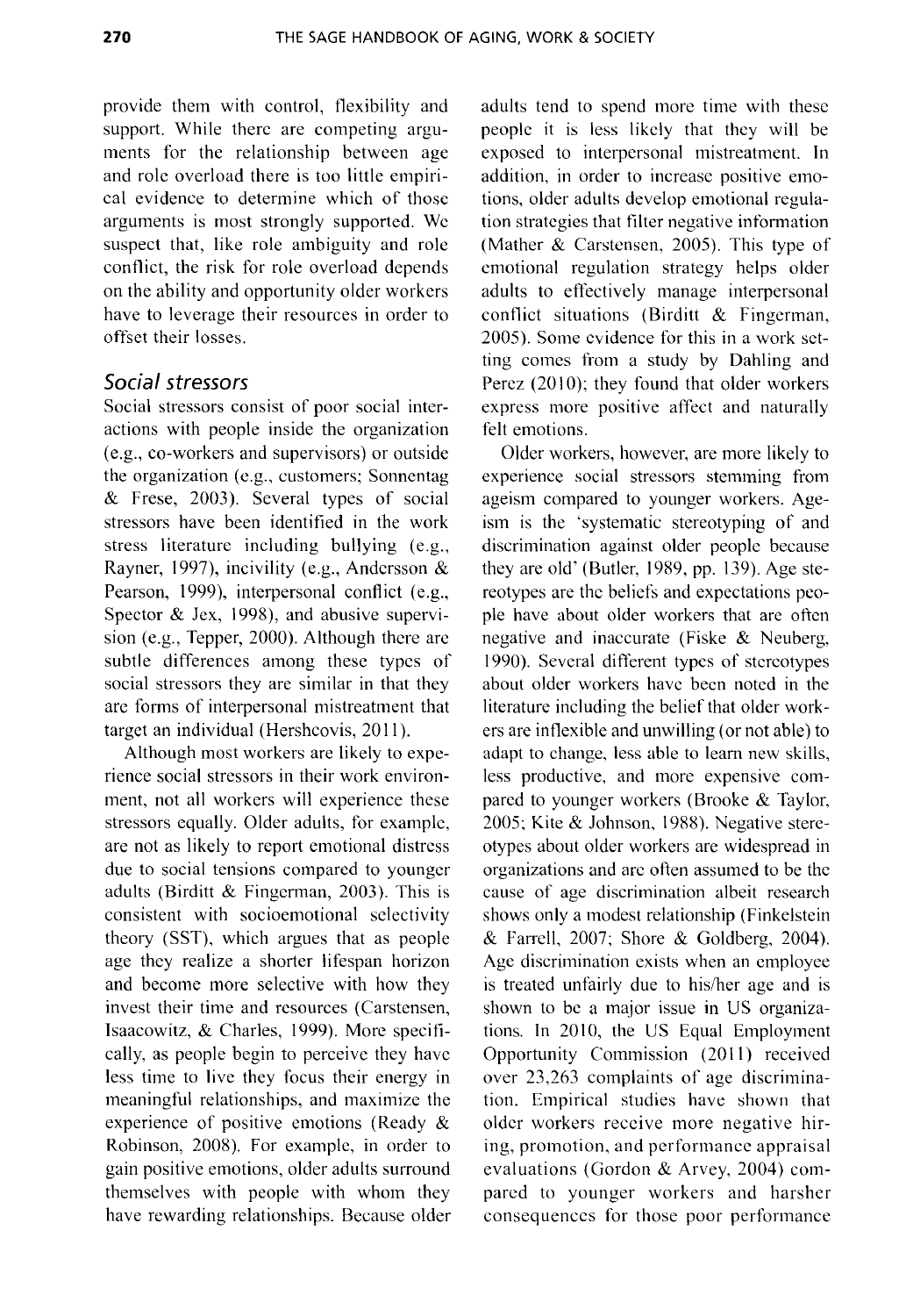ratings (e.g., transfer. request for resignation. demotion; Rupp, Vodanovich. & Crede. 2006). Thus, while older workers are less likely to experience generalized mistreatment, they are more likely to experience mistreatment based on ageism.

#### Career-related stressors

Career-related stressors include those that can hinder or threaten the progression of one's career. Types of career-related stressors that are commonly studied in the organizational literature include job insecurity and skill obsolescence. Job insecurity occurs when workers fcel threatened by potential job loss (Probst. 2004). Downsizing, mergers, and acquisitions have led to increased feclings of job insecurity for all workers, especially those who are older (Armstrong-Stassen & Cattaneo, 2010). Skill obsolescence refers to the depreciation of knowledge or skills needed to effectively perform in a current or future work role. Older workers are especially vulnerable to skill obsolescence and job insecurity compared to younger workers owing to the negative effects of ageism. The evidence suggests that older workers are less likely to receive support for (Greller & Simpson, 1999; Maurer, Weiss, & Barbeite. 2003) or seek out training (Colquitt, LePine, & Noe, 2000; Warr & Birdi, 1998). Older workers also have fewer developmental opportunitics such as challenging job assignments (Maurer, 2007; Wrenn & Maurer, 2004). Employers are less likely to offer training and devclopmcntal to older workers because older workers are perceived to be more expensive and to have a shorter career horizon decreasing the possibility for a return on investment (Simpson, Greller, & Stroh, 2002; Taylor & Urwin, 2001). This lack of investment in training is likely to lead to greater skill obsolescence thereby decreasing older workers' employability and making them more susceptible to losing their jobs.

Another career-related stressor that is unique to older employees is retirement. According to Jex and Grosch (in press) as well as Adams and Rau  $(2011)$ , there is a great deal of variability in the extent to which employees plan for retirement; for some employees the years leading up to retirement may be viewed as quite stressful due to uncertainty about finances, ability to maintain one's health, and how to structure one's time after one is no longer working full-time. Furthermore, the transition into retirement is especially difficult for those who are highly involved in their jobs (Beehr, Glazer, Nielson, & Farmer, 2000). Fortunately, the weight of the evidence suggests that most people ultimately adjust well to retirement (Beehr & Adams, 2003; Wang, Henkens, & Van Solinge, 2011; Wang & Shultz, 2010).

## *Age and strain*

As noted earlier, a *strain* is a negative response that results from exposure to a stressor. Given the wide range of stressors that may be present in the workplace, it should come as no surprise that there are also a vast number of strains. In order to keep this number manageable, occupational stress researchers have typically grouped strains into three relatively exclusive categories: (I) physical, (2) psychological, and (3) behavioral. In the section that follows we review the literature, first regarding the direct relationship between age and strain, and then as a potential moderator of the relationship between stressors and strains.

#### Physical strains

Physical strains include reactions to stressors that reflect an employee's physical health and wellbeing. Strains that fall under this category are of considerable importance to both individual employees and also to organizations; in the former case this is due to the potential impact on wellbeing, while in the latter case it is likely due to the impact on health care and related costs (Manning, Jackson, & Fusilier, 1996). By far the most common method of measuring physical strain has been through the use of self-report physical symptom inventories (e.g., Spector & Jex, 1998). In some cases, however, researchers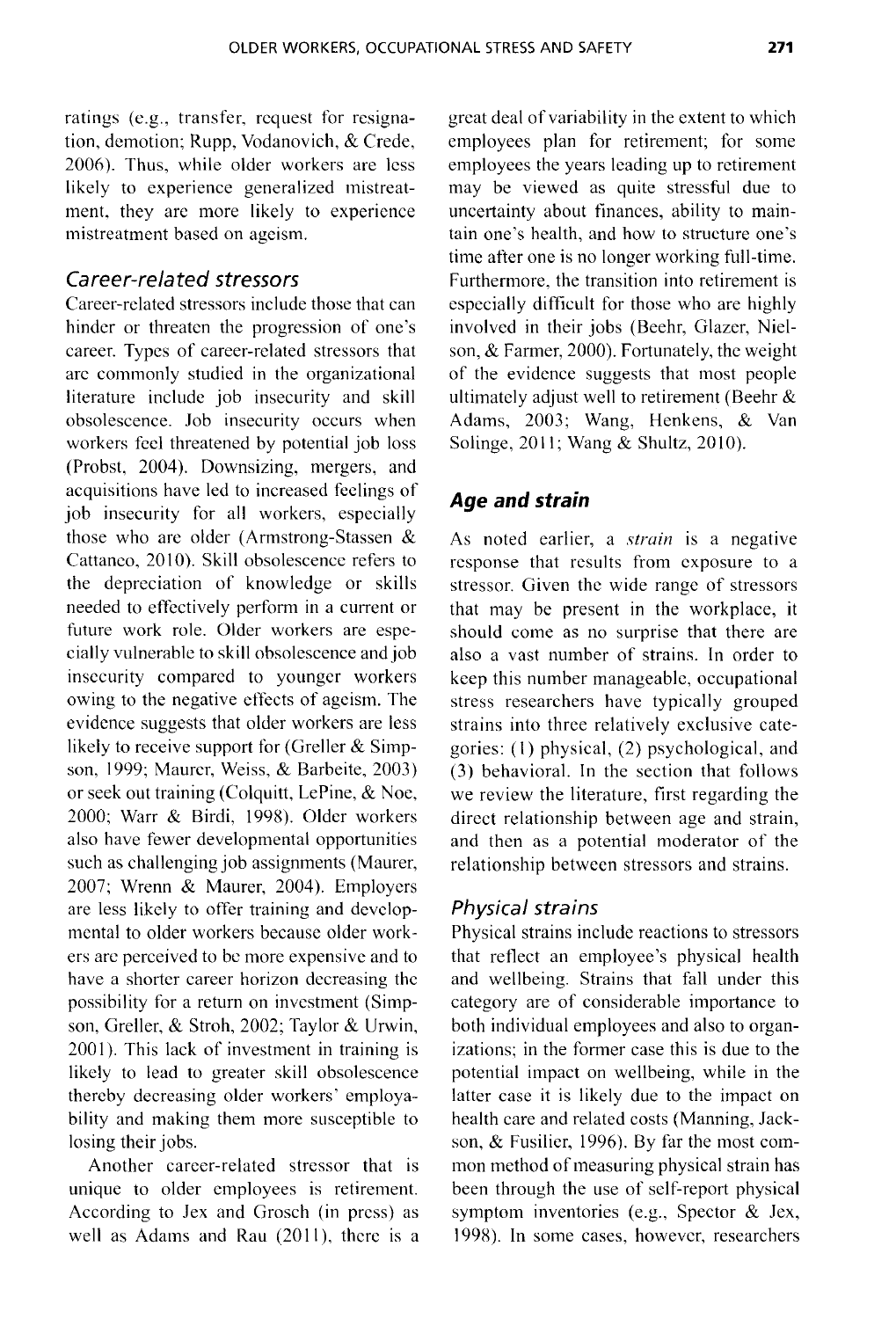have utilized more rigorous methods such as physiological measurement (e.g., Schaubroeck, Jones, & Xie, 2001). With respect to physical strain, it is well established that the human body undergoes a number of physical changes as one ages (Maertens et aI., in press). As a result, it should not be surprising that age has a direct relationship with many of the commonly used measures of physical strain. For example, age has been shown to be positively related to number of physical symptoms (Spector & Jex, 1998), as well as physiological measures such as blood pressure (Fox, Dwyer, & Ganster, 1993). It has also bcen shown, as would be expected, that age is positively related to doctor visits and other indicators of healthcare utilization (Ford et aI., 2004).

#### Psychological strains

Psychological strains typically include emotional/affective reactions to stressors including anxiety, frustration, depression, and anger (Spector  $\&$  Jex, 1998). It is worth noting that occupational stress researchers have typically examined what may be described as *subclinical* levels of the aforementioned affective/emotional states; however, it is certainly possible that stressors in the workplace could contribute to clinically significant anxiety disorders or depressive episodes. The direct relationship between age and psychological strain is somewhat more complex than that for physical strains. For example, it has been shown that the prevalence of clinical depression declines across adulthood (Gatz, 2000). However, it has also been shown that the relation between age and clinical depression may not be linear; specifically, the highest rates appear to be among young adults and those over 75 years of age. Because occupational stress researchers are almost always interested in the assessment of *suh-clinical* levcls of depression, it is unclear whether the existence of age differences in clinically significant depression generalizes to less serious levels. Our own perusal of the occupational literature indicates that age is very weakly related to depression and other negative

psychological strains such as anxiety and frustration (Spector & Jex, 1998), and in fact many studies do not report relations bctween age and these strains. This suggests age does not have a strong direct rclationship with most of the psychological strains measured in the occupational stress literature, and more generally that findings in the clinical literature may not generalize to the measurement of sub-clinical aversive psychological states.

Despite the lack of evidence for a rclation between age and psychological strain, there is evidence that age is *positivelv* related to positive psychological states such as job satisfaction and organizational commitment (Ng  $&$ Feldman, 2010; Meyer, Stanley, Herscovitch, & Topolnytsky, 2002). These positive rclations arc generally cxplained in one of two ways. First, as people get older it is more likely they have acquired jobs with characteristics (e.g., higher salary, higher-levels jobs) that lead to satisfaction and commitment. Secondly, increased satisfaction and commitment with age may simply be a way to justify one's long tenure with an organization or thc fact that one's job prospects are limited with increasing age. While positive outcomes are not considered to be strains per se (Jex & Beehr, 1991), they are still important to consider because they arc often used as proxy measures of psychological strains in occupational stress research. On a more substantive level, these findings also suggest that as employees get older they may face stressors with a reserve of positive affect.

## Behavioral strains

Behavioral strains represent reactions to stressors that directly or indirectly impact employees' on-the-job behaviors. Perhaps the most common behavioral strain in occupational stress research is job performance, despite the fact that research investigating the relationship between stressors and performance has been quite mixed (Jex, 1998). In addition to performance, other common behavioral strains examined in occupational stress research include turnover intentions (Jamal, 1990), accidents (Greiner, Kraus,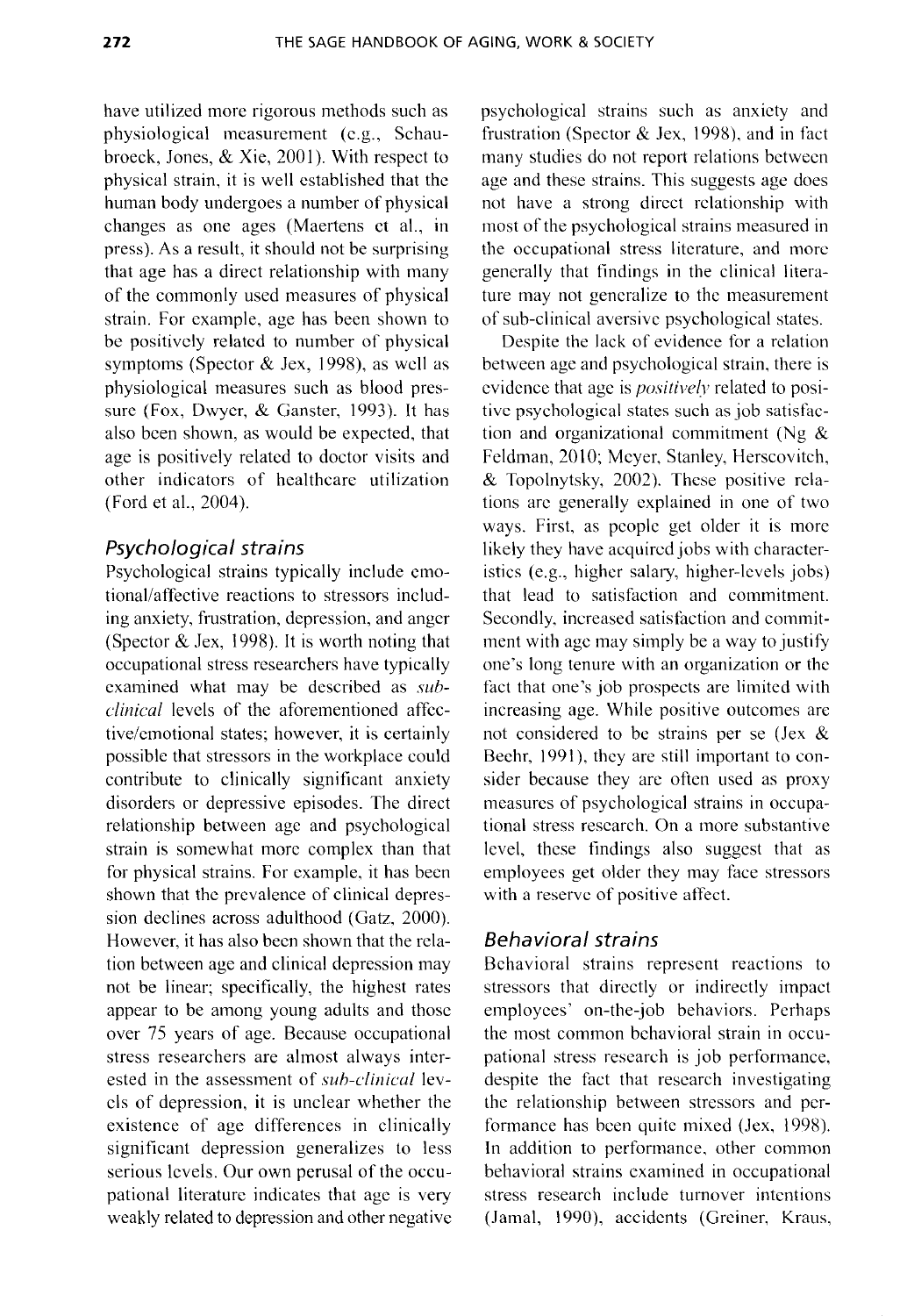Ragland, & Fischer, 1998), and counterproductivc work behaviors (Spector & Fox, 2005). When we consider the direct relationship between age and behavioral strains, empirical evidence is again quite mixed. For example, while there is considerable evidence for the existence of age-related declines in job-related tasks that require speed of processing (Salthouse, 1996) and physical exertion (Seitsamo & Martikainen, 1999), the evidence regarding other types of job tasks is less clear. Thus, it is difficult to make a general statement of whether age has a detrimental effect on perfonnance. If one looks at other types of potential behavioral reactions to stressors, such as accidents and counterproductive behaviors, there is evidence that age is ncgatively related (Ng & Feldman, 2008; Ng & Feldman, 2010; Sprung, 2011).

## *Age as* a *moderator between stressors and strain*

As stated earlier, if age is viewed as a moderator variable this means that thc strength of the relationship between stressors and strains differs at different age levels. As with the evidence for a direct relationship, the evidence for age as a moderator variable is quite mixed. For examplc, utilizing a sample of firefighters, electricians, and managers, Mayes, Barton, and Ganster (1991) found that role conflict and underutilization of skills had a stronger negative effect, both in terms of psychological and physical strain, on older employees. Conversely, in this same sample it was found older employees responded *positively*, in terms of all outcomes, to responsibility for others, role ambiguity, and leader production emphasis. These findings suggest that balancing multiple role demands may be more difficult for older employees, perhaps due to cognitive changes associated with increased age. It may also be the case when older employees feel underutilized this is particularly stressful since their future job prospects may be less certain than their younger colleagues. The other findings from the Mayes et al. (1991) study, however, suggests that increased age can be a resource in

helping employees cope with certain types of stressors. As *lex,* Wang, and Zarubin (2007) point out, older employees have more varied job experiences and therefore may have acquired more effective coping responses when faced with some stressors.

In addition to directly moderating stressorstrain relationships, it is also possible that age may serve as a higher-order moderator in the stress process. Recently, Shultz, Wang, Crimmins, and Fischer (2010) examined whether age moderated the interaction between job demands and job control which is proposed by the well-known Demands-Control model of stress (Karasek, 1979). These researchers found only one demand-control interaction among younger employees; specifically having more time to complete tasks buffered the impact of problem solving demands. For older employees, however, they found three demand-control interactions. Specifically, having both sufficient time and job autonomy both buffered the impact of time deadlines; in addition, scheduling flexibility buffered the impact of problems solving demands. The overall implication of this study is that age may impact how employees use job-related control, and which types of control are the most important. Since this study was done very recently there have not as yet been any replications, however, this would certainly be a fruitful topic for future research in the moderating effects of age.

Overall, it appears that age does have a direct relationship with a number of stressors and strain outcomes. What is less clear and consistent, however, is the strength and direction of these effects. Age also appears to act as a moderator and a higher order moderator of the relationship between stressors and strains. Thus, researchers would be well advised to study it more closely or at least use age as a control variable.

## **AGE AND SAFETY**

Research in the area of workplace safety grew out of the health- and engineering-related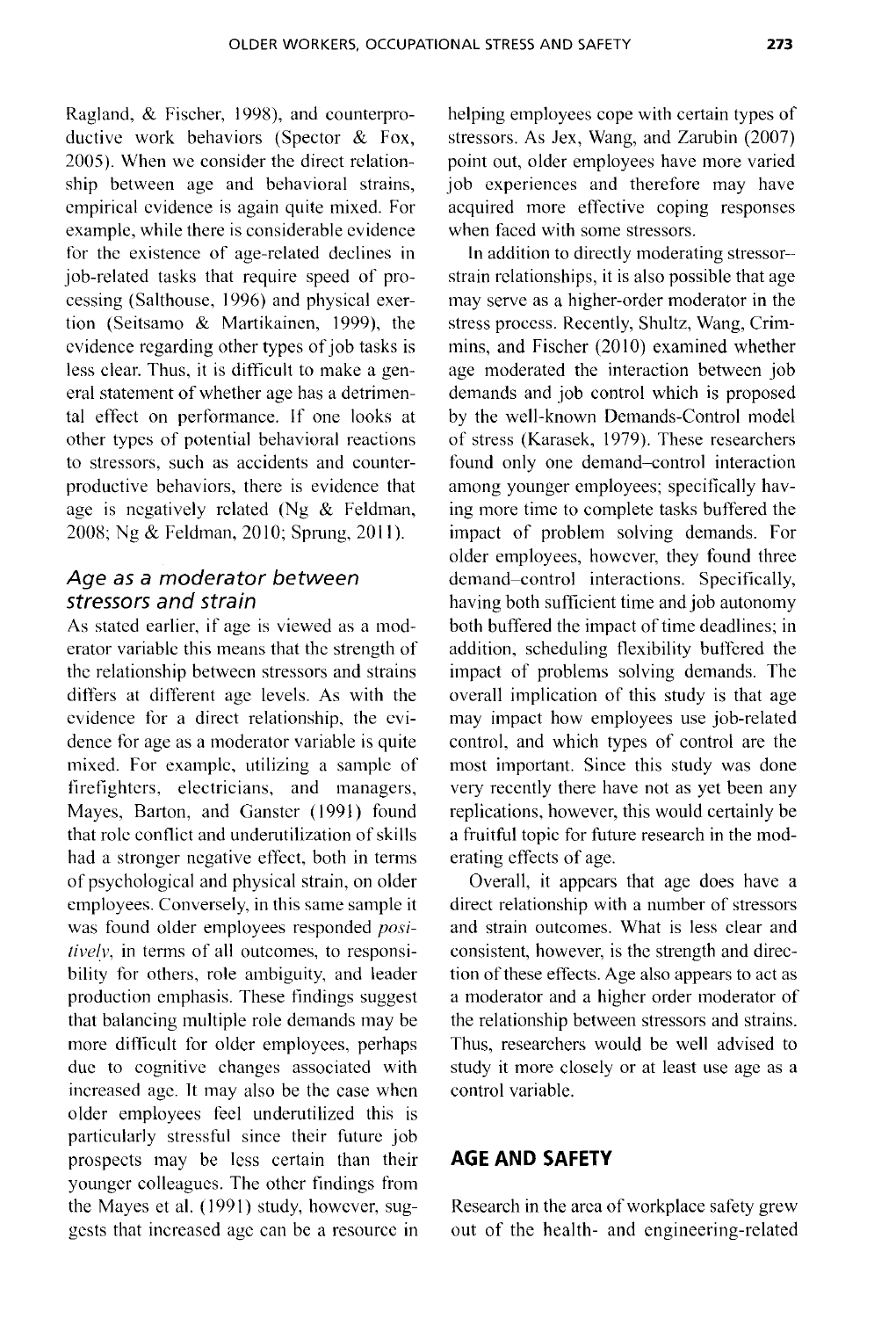fields where there is a long tradition of attempting to identify and mitigate physical hazards in the workplace. Much of this work has focused on physical controls (e.g., hearing protection, machine guarding, ergonomic design, etc.) to reduce or eliminate accidents and injuries. These are beyond the scope of our review. Rather, we focus our attention on the growing stream of research that examines the role of employee attitudes and behaviors as antecedents to accidents and injuries.

## **Safety attitudes**

An attitude is an evaluation of a person, entity or idea that has some impact on behavior (Eagly & Chaiken, 1993). It is important to study attitudes in relation to occupational safety because it has long been recognized that attitudes are linked to behavior (Kim  $\&$ Hunter, 1993), and existing models of occupational safety include attitudes as distal predictors of accidents and injuries (Christian, Bradley, Wallace & Burke, 2009). In a safety context, one would anticipate if someone had a more positive attitude toward occupational safety he/she would be more apt to engage in positive safety performance which hopefully would lead to fewer accidents and injuries (Christian et aI., 2009).

There are a number of theories which help to explain why age might be related to job attitudes, including attitudes toward safety. One such theory is socioemotional selectivity theory (Carstensen, 1991). As noted earlier, this theory suggests that people consciously and subconsciously monitor the amount of time they have left in the world, and try to maximize their social and emotional gains and minimize their losses. Therefore, older adults want to and do have more positive emotional experiences than negative emotional experiences (Gross, Carstensen, Tsai, Skorpen, & Hsu, 1997). Older workers experience more positive emotional states, and they are expected to have more positive attitudes in general. When one investigates the research literature on age and job attitudes, one finds support for this idea. Indeed, a recent comprehensive meta-analysis of age and job attitudes found that in general older people tend to have more positive job attitudes than younger people (Ng  $&$  Feldman, 2010).

There is little research on age and safety attitudes; however, the research that does exist seems to suggest that older workers have more positive safety attitudes than younger workers. For instance, Siu, Phillips, and Leung (2003) conducted a study with Chinese construction workers. The results indicated that the older workers had more positive attitudes toward safety. Similarly, Gyekye, and Salminen (2009) and Parkes (2003) found that older workers had more positive perceptions of safety than younger workers in samples of Ghanaian industrial workers and people working on oil and gas installations in the North Sea. This general finding was further supported by Grosch and Pransky (2009) in a qualitative review which noted that older workers have significantly higher pre-injury job satisfaction, are more satisfied with the response of their employers, and report fewer problems returning to work. This research is consistent with the idea that age has a positive direct relationship with safety attitudes.

## **Safety performance**

Safety performance is a term that has been used to reference both safety-related behavior at work and safety-related outcomes such as accidents and injuries. For our purposes, safety performance refers to job-related behavior that promotes the health and safety of workers, clients, the public, and the environment (Burke, Sapry, Tesluk, & Smith-Crowe, 2002; Christian et aI., 2009; Griffin & Neal 2000; Hofmann, Morgeson, & Gerras, 2003). Safety performance has been conceptualized as a multi-dimensional construct, and Griffin and Neal (2000) differentiated between safety compliance and safety participation. Safety compliance refers to eore safety activities that need to be carried out by individuals to maintain workplace safety (e.g., following safety policies and procedures). Safety participation refers to behavior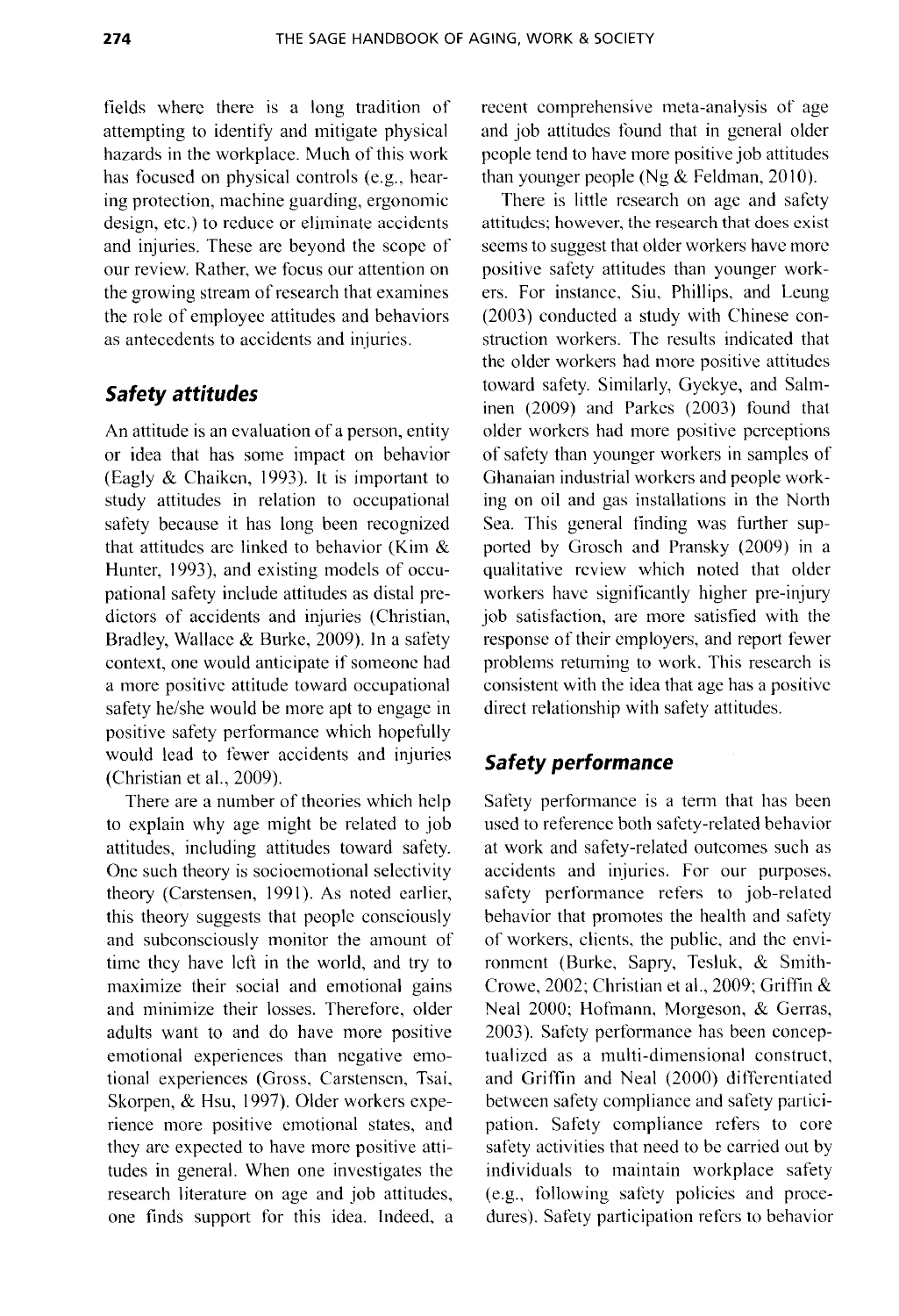which indirectly contributes to workplace safety by helping to develop an environment that promotes safety (e.g. attending voluntary safety meetings and training). We focus on safety performance because there seems to be a clear relationship between safety performance and accidents and injuries (Christian et aI., 2009).

Like many of the other antecedents in Figure 15.1, there are two competing arguments for the relationship between age and safety performance. One argument is that agerelated losses of physical (Maertens et aI., in press) and fluid cognitive abilities (Park, 2000) will lead to poor job performance among older workers, including poor safety performance. The second is that older workers are able to adapt to these losses by using the selection, optimization, and compensation strategies (Freund & Baltes, 2002) described earlier and by leveraging gains in crystallized intelligence (i.e., accumulated knowledge or wisdom) (Kanfer & Ackerman, 2004). SOC theory suggests that older people aiming at successful job performance are going to compensate for age-related declines by allocating more resources to maintenance and regulation of loss activities than growth activities. If this is true, older people may have better safety performance than younger people.

Similar to safety attitudes little empirical research has explored the relationship between age and safety performance. This is clearly seen in a recent meta-analysis of the relationship between age and job performance (Ng & Feldman, 2008). These authors included safety performance; however they only found five studies to analyze. These all focused on safety compliance. That metaanalysis found the sample-size weighted corrected correlation was  $r = .10$ . This is not terribly different than what has been found when investigating the relationship between age and job performance in general. Both Ng and Feldman's (2008) quantitative review and Warr's (1994) qualitative review result in similar conclusions: there seems to be a small direct relationship between age and performance.

#### *Occupational accidents and injuries*

As compared to safety attitudes and performance, there is substantially more research which has explored relationships between age and accidents and injuries. Generally, older workers are thought to have lower accident rates than younger workers (Crawford, Graveling, Cowie, Dixon, & MaeCalman,  $2010$ ; Jex et al.,  $2007$ ). There has been some variability in empirical findings. For instance, Siu et al. (2003) found that age was not related to accident rates. Gyekye and Salminen (2009) found that older workers had the lowest accident involvement rate. However, it has been suggested that these inconsistencies could be due to differences in industries and age cohorts. Butani (1988) has also suggested that accident frequency actually varies more by experience than age.

With regard to injuries, research clearly indicates that the findings vary depending on whether the injuries are non-fatal or fatal. A majority of studies show that older workers have fewer non-fatal injuries than younger workers (Hansson, DeKoekkoek, Neece, & Patterson, 1997; Ng & Feldman, 2008). A recent qualitative review suggests that this relationship is curvilinear (Grosch & Pransky, 2009). Grosch and Pransky (2009) cite statistics from the United States Bureau of Labor Statistics which indicate that the rate of non-fatal injuries/illnesses gradually declines with age until it levels off for workers 65 years and older.

Grosch and Pransky (2009) suggested a number of reasons that older workers may experience fewer non-fatal injuries and illnesses than older workers. These authors suggested that older workers may actually be in positions which call for less exposure to hazards due to seniority and having greater control over their work. These findings also might be the result of age often being related to experience. It may be that significant experience and knowledge helps older workers avoid these injuries (Butani, 1988). Finally, Grosch and Pransky (2009) also suggest that the ditference between the injury rates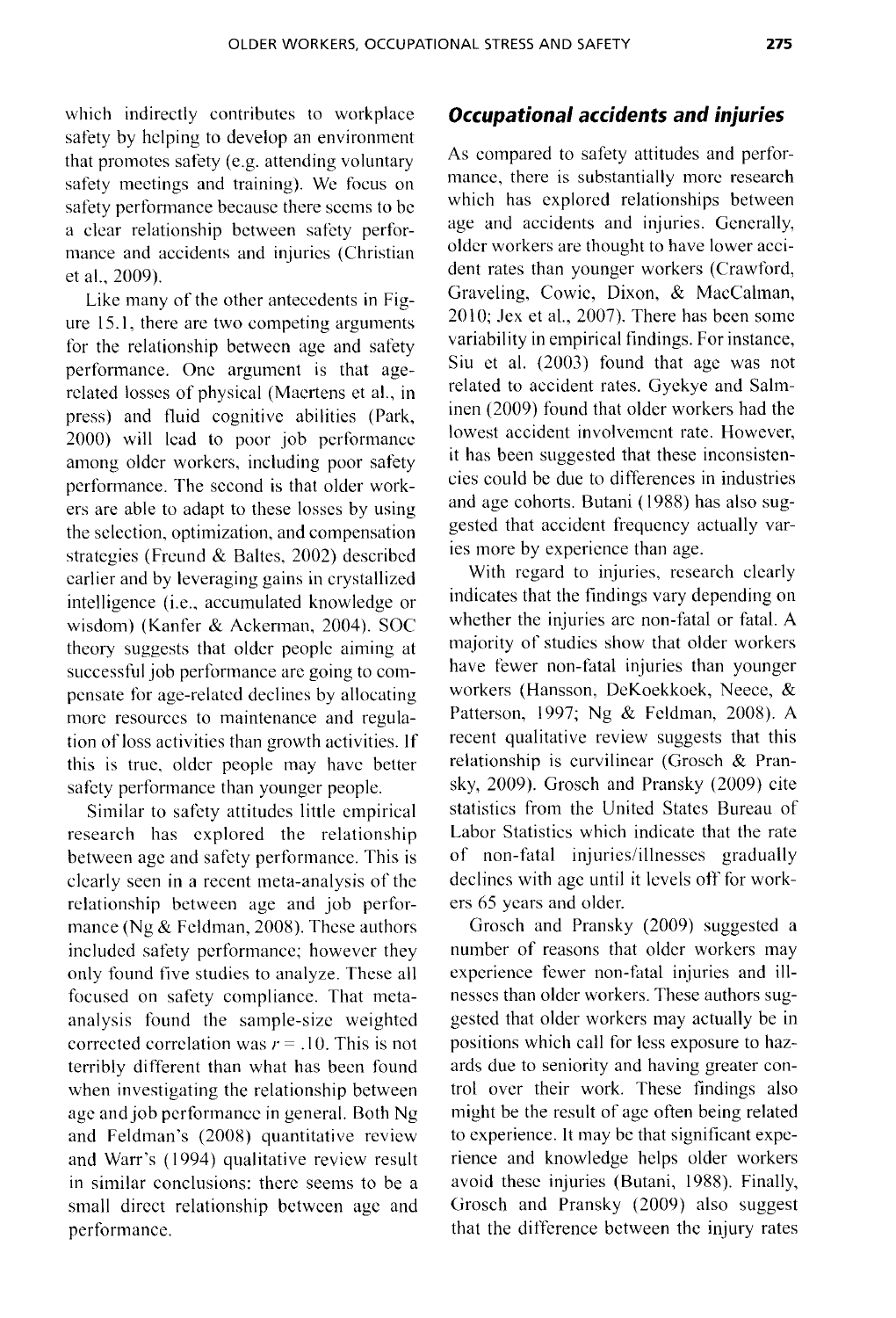of younger and older workers might be driven by the 'healthy worker selection effect'. In other words, workers who are more prone to injuries may no longer be employed or at the very least workers who are more pronc to injuries in specific jobs may have opted to pursue less hazardous work. These assertions seem consistent with what SOC theory would suggest. Older workers may be compensating for age-related declines in abilities by focusing on ditferent outcomes (i.e., selecting different jobs) or by allocating more resources to maintenance and regulation of loss activities such as safety performance which could lead to fewer injuries.

Empirical findings exploring the relationship between age and fatal injuries are substantially ditferent than those for non-fatal injuries. A majority of studies find that younger workers have less fatal injuries than older workers. In fact the fatality rate for those over 65 in the US is three times that of younger workers (Crawford et al., 2010). Similarly, Grosch and Pransky (2009) noted that there seems to be a dramatic increase in fatal injuries for workers 65 and older. These findings are consistent with those exploring the connection between age and injury severity. This research seems to suggest that older workers sustain more severe injuries and miss more work due to injuries (Crawford et aI., 2010; Grosch & Pransky, 2009; Hansson et aI., 1997; Liao, Arvey, Butler, & Nutting, 2001).

The age-related differences in fatal occupational injuries and injury severity have been explained in a number of ways. Some have suggested that older workers are more susceptible to more severe and fatal injuries due to lower baseline functioning (Brorsson, 1989; Grosch & Pransky, 2009). There is significant research indicating that there are age-related declines in reaction time, vision, aerobic capacity, muscular strength, and endurance to name a few (Crawford et ai., 2010). Research has also suggested agerelated deelines in hardiness and recovery speed (Butler, Hartwig, & Gardner, 1997). All of these could be connected to increases

in fatal injuries. Grosch and Pransky (2009) suggest that these differences could also be due to age-related differences in the cumulative effect of repeatcd exposures to hazards. For instance, employees may cngage in impropcr lifting practices throughout their employment yet not see the effects of doing so until later in life. Further, employees may be able to cut comers and recover when younger but be less capable of doing so later in life (e.g., falling and catching themselves). These explanations are consistent with the idea that age acts as a moderator, in this case a vulnerability factor, in the relationship between working conditions and safety outcomes.

In summary, it appears that age does have a direct positive relationship with safety attitudes and performance but its relationship to outcomes depends on the type of accident or injury. Older workers have fewer accidents and non-fatal injuries but more severe and fatal injuries. Thus, researchers would be well advised to study it more closely or at least use age as a control variable.

## **FUTURE RESEARCH DIRECTIONS**

In reviewing this literature it becomes clear that there are significant gaps in our understanding of the connection between age and occupational stress and safety. We believe three needs stand out above some others. Perhaps the most pressing needs are the theoretical dcvelopment and empirical research aimed at reconciling the competing predictions of the loss-based and gain-based views for the role of age in thc occupational stress and safety processes.

One way to begin would be for researchers to consider alternative measures of age rather than focusing solely on chronological age. Some other measures of age in the workplace that would seem especially relevant includc functional age and social age (Sterns & Doverspike, 1989; Cleveland & Lim, 2007). Functional age measures are intended to capture a person's standing on age-related changes in physical and cognitive ability,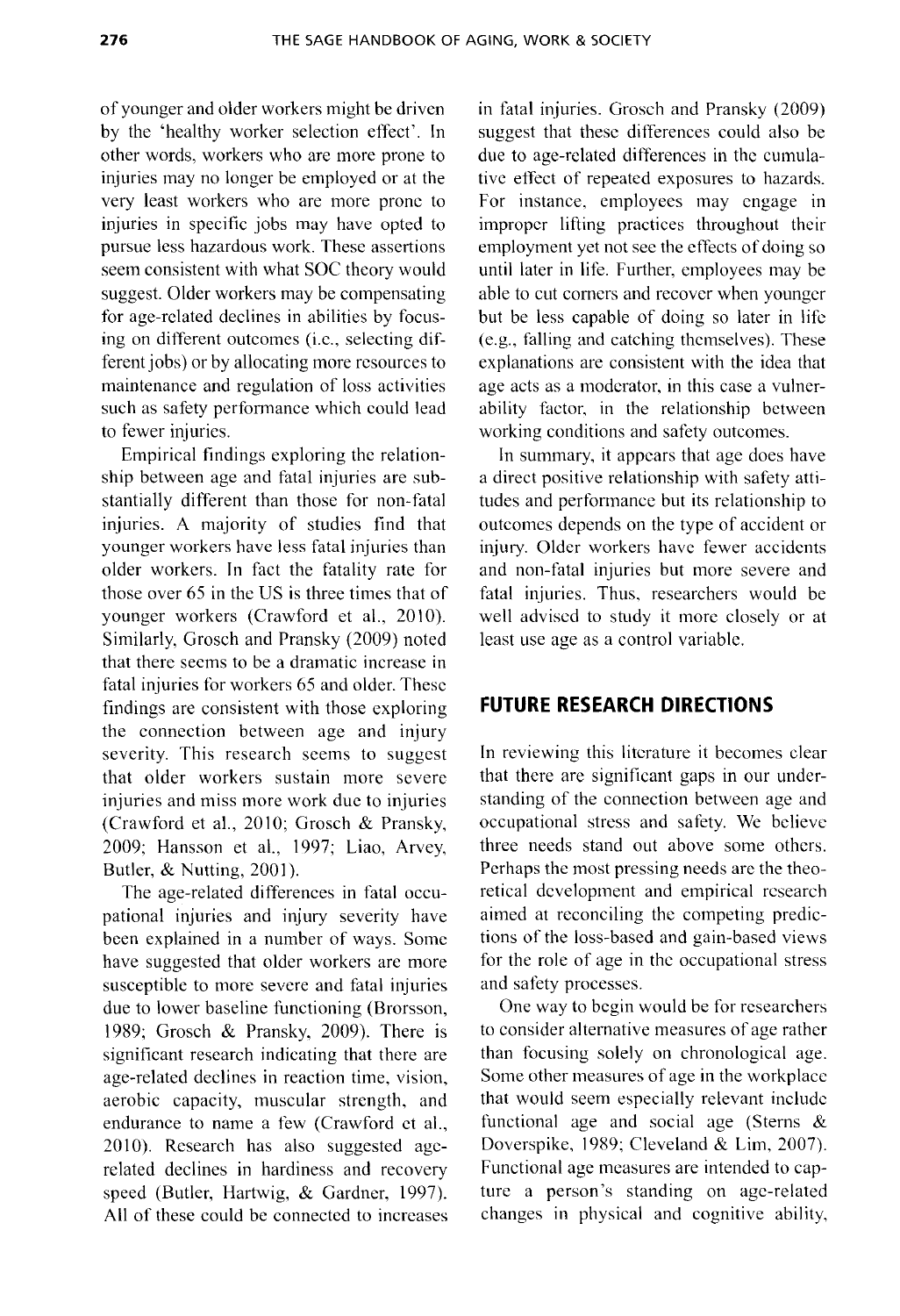which may more clearly address the losses and gains than chronological age (e.g., the work ability index, Toumi, Ilmarinen, Katajajarinne, & Tuki, 1998). Social age measures are intended to capture how one's age is perceived by others. These measures would seem relevant for studying stressors arising from ageism. Another approach would be to examine the conditions under which losses and gains are more (or less) likely to impact occupational stress and safety. As a starting point this research could begin by adapting Warr's (1994) model relating age to job performance to the study of occupational stress and safety (Laflamme & Menckel, 1995). **In**  this model predictions about the impact of gains and losses associated with aging depend on the type of task performed on the job. It would seem that this model is readily adaptable to the study of the types of antecedents and outcomes found in the occupational stress and safety literatures. It also seems that because jobs are embedded in organizations which are then embedded in industries more multi-level research should be conducted.

A second area for future research would be to examine the joint effects of age and factors that co-vary with other demographic characteristics such as gender and ethnicity. The workforce is not only growing older but more diverse and mounting evidence suggests that occupational stress and safety can vary depending on these other characteristics. For example, with regard to gender, there is evidence that the difference in non-fatal injuries between young and old men is greater than the difference between young and old women. There is data from the United Kingdom which reveals that older males (over 55) had the lowest rate of reportable non-fatal injuries where females had the highest rate (Crawford et al., 2010). Some have suggested that these differences might be due in part to women's greater vulnerability to arthritis and other autoimmune diseases and osteoporosis and also the negative effects of stress on menopausal and postmcnopausal health (Granville  $&$  Evandrou, 2010; Payne  $&$  Doyal, 2010). Some have also suggested that this might be the result of women and men doing different work. It has been noted that women are more often in lower paid, lower status jobs, more likely to engage in part-time work, and may do more unpaid work at home than men (Granville & Evandrou, 2010; Payne & Doyal, 2010).

A third area where there is a pressing need is intervention research (Crawford et al., 2010; Grosch & Pransky, 2009). The existing research on age and occupational stress and safety in general is somewhat limited. However, research which explores how the effectiveness of interventions might vary in relation to age is extremely limited. Grosch and Pransky (2009) noted that few public policy strategies aimed at encouraging people to remain in the workforce longer actually are evaluated in tenns of what this policy would do to worker safety. This is viewed as a significant limitation, and one that research should not ignore. It seems that age-related physical and mental declines could negatively impact occupational stress and safety outcomes, however, empirical evidence seems to suggest that there are positive relationships between age and stressors, safety attitudes and performance in addition to negative relationships between age and at least some outcomes (i.e., non-fatal injuries). This suggests that older workers arc compensating in some way for negative changes in ability and that many of them are being successful in doing so. This may offer insight in how to create more effective safety interventions.

## **CONCLUSION**

This review demonstrates that age plays an important role in the occupational stress and safety process. It may have a direct positive or negative relationship to specific antecedents and outcomes and it may influence the relationship between those antecedents and outcomes. It is also clear that age reflects more than simply a number of years. However, given the competing predictions as well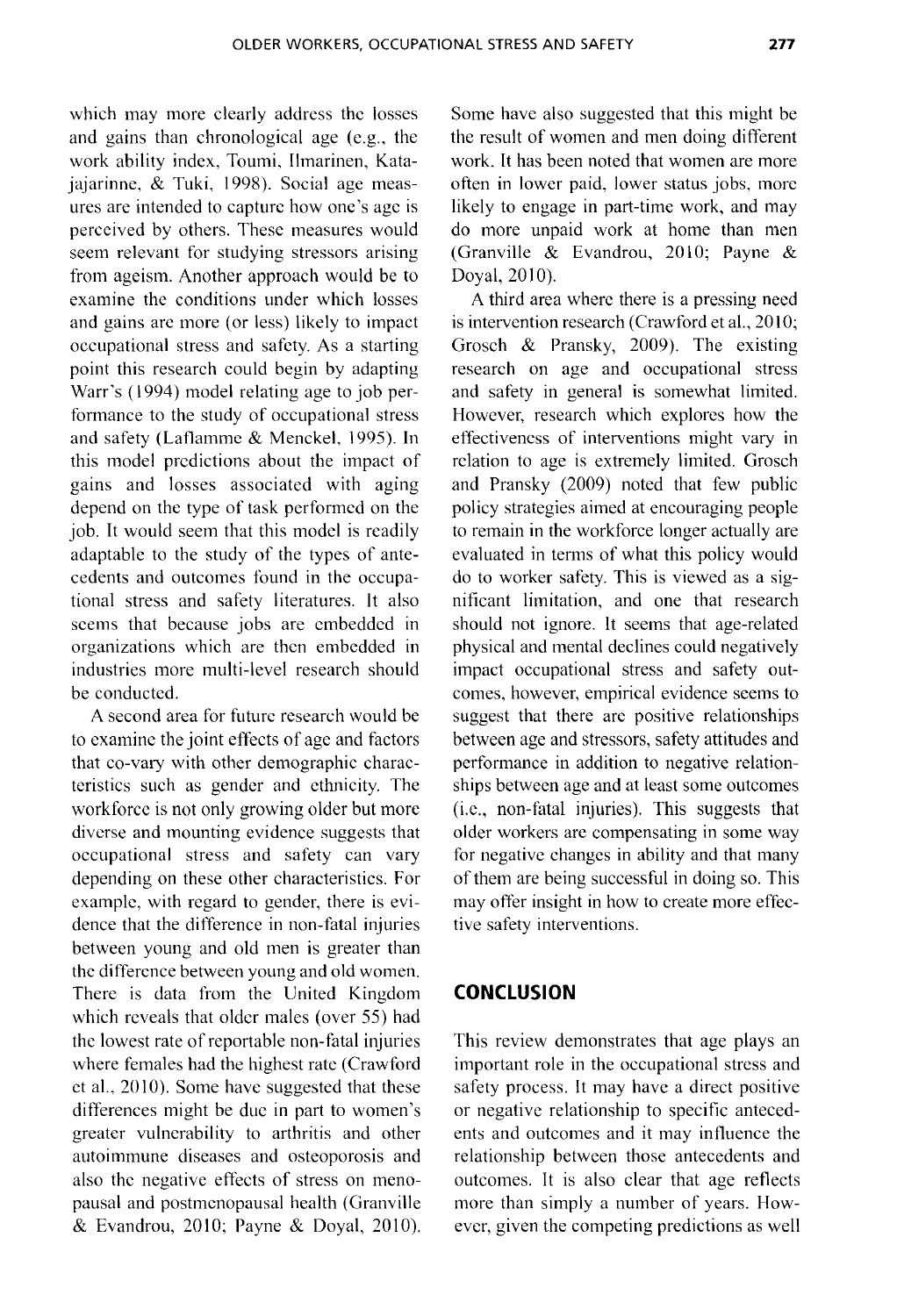**as the scant and often conflicting empirical results found in the literature, it is clear that there is much more work to be done. A better understanding of the role of age in the occupational stress and safety process is imperative to achieving a healthy workplace not just for older workers, but ultimately for all workers.** 

## **REFERENCES**

- Ackerman, P.L., Beier, M.E., & Bowen, K.R. (2002). What we really know about our abilities and our knowledge. Personality and Individual Differences, 33, 587-605.
- Adams, G.A., & Rau, B.L. (2011). Putting off tomorrow to do what you want today: Planning for retirement American Psychologist, 66, 180-192.
- Andersson, L.M., & Pearson, C.M. (1999). Tit for tat? The spiraling effect of incivility in the workplace. The Academy of Management Review, 24, 452-471
- Armstrong-Stassen, M. & Cattaneo, J. (2010). The effect of downsizing on organizational practices targeting older workers. Journal of Management Development, 29, 344-363.
- Baltes, P.B. (1997). On the incomplete architecture of human ontogeny: Selection, optimization, and compensation as foundation of developmental theory. American Psychologist, 52, 366-380.
- Baltes, P.B., & Baltes, M.M. (1990). Psychological perspectives on successful aging: The model of selective optimization with compensation. In RB. Baltes & M.M. Baltes (Eds), Successful aging. Perspectives from the behavioral sciences (pp. 1-34). New York: Cambridge University Press.
- Barlow, L., & Iverson, R.D. (2004). Workplace safety. In J. Barling, E.K. Kelloway, & M.R. Frone (Eds), Handbook of work stress (pp. 247-266). Portland, OR: Book News, Inc.
- Beehr, T.A., & Adams, G.A. (2003). Introduction and overview of current research and thinking on retirement. In G.A. Adams & T.A. Beehr (Eds.), Retirement: Reasons, processes, and results (pp. 1-15) New York: Springer Publishing Company.
- Beehr, T.A., Glazer, S., Nielson, N.L., & Farmer, S.J. (2000) Work and non-work predictors ot employees' retirement ages. Journal of Vocational Behavior, 57, 206-225.
- Birditt, K.S., & Fingerman, K.L. (2003). Age and gender differences in adults' descriptions of emotional reactions to interpersonal problems. Journal of

Gerontology. Series B. Psychological Sciences and Social Sciences, 58, 121-128.

- Birditt, K.S., & Fingerman, K.L. (2005). Do we get better at picking our battles? Age differences in descriptions of behavioral reactions to interpersonal tensions. Journals of Gerontology, Psychological Sciences and Social Sciences, 60, 121-128.
- Brooke, L., & Taylor, P. (2005). Older workers and employment: Managing age relations. Ageing  $\&$ Society, 25, 415-249.
- Brorsson, B. (1989). The risk of accidents among older drivers. Scandinavian Journal of Public Health, 17, 253-256.
- Burke, MJ, Sapry, S.A, Tesluk, PE., & Smith-Crowe, K (2002). General safety performance: A test of a grounded theoretical model. Personnel Psychology, 55,429-457.
- Burke, R, & Ng, E. (2006) The changing nature of work and organizations: Implications for human resource management. Human Resource Management Review, 16, 86-94.
- Butani, S.J. (1988). Relative risk analysis of injuries in coal mining by age and experience at present company Journal of Occupational Accidents, 10, 209-216.
- Butler, R. (1989). Dispelling ageism: The cross-cutting intervention. Annuals of the American Academy of Political and Social Science, 503, 138-147.
- Butler, R.J., Hartwig, R.P., & Gardner, H.H. (1997). HMO's, moral hazard, and cost shifting in workers' compensation. Journal of Health Economics, 16, 191-206.
- Carstensen, L.L. (1991). Selectivity theory: Social activity in life-span context. Annual Review of Gerontology and Geriatrics, 11, 195-217.
- Carstensen, L.L., Isaacowitz, D., & Charles, S.T. (1999). Taking time seriously: A theory of socioemotional selectivity. American Psychologist, 54, 165-181.
- Centers for Disease Control and Prevention (2011). Nonfatal Occupational injuries and illnesses among older workers. United States 2009. Retrieved 12/28/2011 from: http://www.cdc.gov/mmwr/ preview/mmwrhtmllmm6016a3.htm
- Charness, N., Czaja, S., & Sharit, J. (2007). Age and technology for work. In K.S. Shultz, G.A. Adams, K.S. Shultz, G.A. Adams (Eds.), Aging and work in the 21st century (pp. 225-249). Mahwah, NJ US: Lawrence Erlbaum Associates Publishers.
- Christian, M., Bradley, J., Wallace, C., Burke, M. (2009). Workplace Safety: A Meta-Analysis of the Roles of Person and Situation Factors. Journal of Applied Psychology, 94, 1103-1127.
- Cleveland, IN, & Lim, A.S. (2007) Employee age and performance in organizations, in Shultz, K.S. and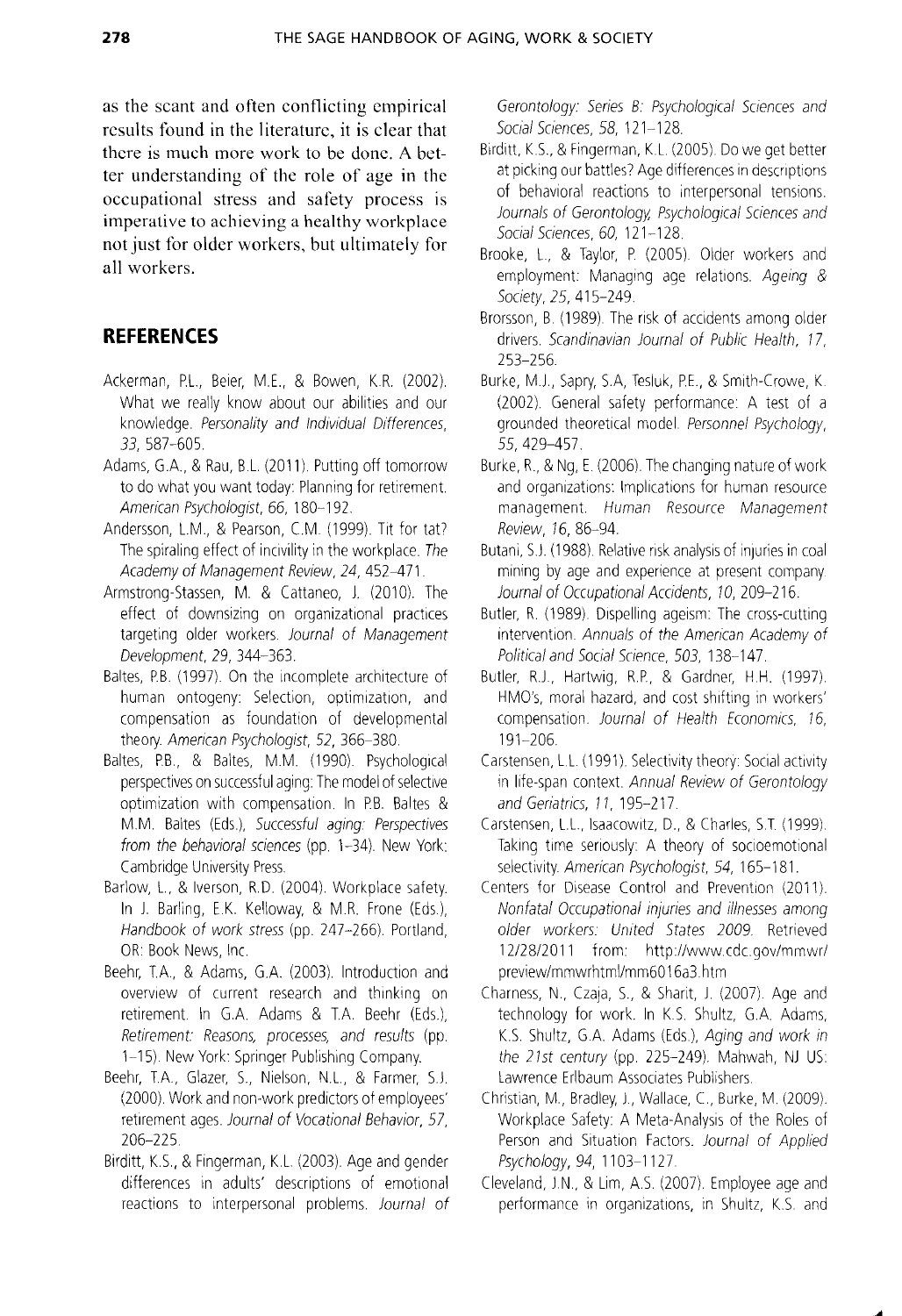G.A. Adams (Eds), Aging and Work in the 21st Century, Lawrence Erlbaum Associates, Mahwah, NJ, pp. 109-38.

- Colquitt, J.A., LePine, J.A., & Noe, R. (2000). Toward an integrative theory of training motivation: A metaanalytic path analysis of 20 years of research. Journal of Applied Psychology, 85, 678-707.
- Crawford, JO, Graveling, RA, Cowie, H, Dixon, K, & MacCalman, L. (2010). The health, safety and health promotion for older workers. Occupational Medicine, 60,184-192.
- Dahling, J.J., & Perez, L.A. (2010). Older worker, different actor? Linking age and emotional labor strategies. Personality And Individual Differences, 48(5), 574-578.
- DeLong, D. (2004). Lost knowledge: Confronting the threat of an aging workforce. New York: Oxford University Press.
- Dendinger, V, Adams, G, & Jacobson, J. (2005) Reasons for working and their relationship to retirement attitudes, job satisfaction and occupational self-efficacy of bridge employees. International Journal of Aging & Human Development, 67,21-35.
- Eagly, A.H., & Chaiken, S. (1993). The Psychology of Attitudes, Orlando, Fl US: Harcourt Brace Jovanovich College Publishers.
- The Economist (2011). Special report: Pensions falling short. London, UK: The Economist Newspaper limited.
- Equal Employment Opportunity Commission (2011) Age Discrimination in Employment Act (includes concurrent charges with Title VII, ADA and EPA) FY 1997-FY 2010. Washington, DC: Author. Available at: www. eeoc.gov/eeoc/statistics/enforcement.adea.cfm
- European Agency for Safety and Health at Work. (2009). Outlook 1: New and emerging risks in occupational safety and health. Luxembourg: Office of Official Publications of the European Communities.
- Finkelstein, L.M., & Farrell, S.K. (2007). An expanded view of age bias in the workplace In K. Shultz and G. Adams (Eds.), Aging and Work in the 21st Century (pp. 73-108). Hillsdale, NJ: Lawrence Erlbaum.
- Fiske, S.T., & Neuberg, S.L. (1990). A continuum of impression formation, from category-based to individuating processes: Influences of information and motivation on attention and interpretation. In MP Zanna (Ed), Advances in experimental social psychology (Vol. 23, pp. 1-74). New York: Academic Press.
- Ford, J.D., Schnurr, P.P., Friedman, M.J., Green, B.L., Adams, GA, & Jex, S.M. (2004). Posttraumatic stress disorder symptoms, physical health, and health

care utilization fifty years after repeated exposure to a toxic gas. Journal of Traumatic Stress, 77, 185-194.

- Fox, M.L., Dwyer, D.J., & Ganster, D.C. (1993). Effects of stressful job demands and control on physiological and attitudinal outcomes in a hospital setting. Academy of Management Journal, 36, 289-318.
- Freund, A.M., & Baltes, P.B. (2002). Life-management strategies of selection, optimization, and compensation: Measurement by self-report and construct validity. Journal of Personality & Social Psychology, 82, 642-662.
- Gatz, M. (2000) Variations on depression in later life. In S.H. Qualls & N. Ables (Eds.), Psychology and the aging revolution: How we adapt to longer life (pp. 239-254). Washington, DC: American Psychological Association.
- Ginlger, S, Dispenzleri, A., & Eisenberg, J. (1983). Age, experience and performance on speed and skill jobs in an applied setting. Journal of Applied Psychology, 68, 469-475.
- Gordon, R.A. & Arvey, R.D. (2004). Age bias in laboratory and field settings: A meta-analytic investigation. Journal of Applied Social Psychology, 34, 1-27.
- Granville, G, & Evandrou, M. (2010) Older men, work and health. Occupational Medicine, 60, 178-183.
- Greiner, BA, Kraus, N., Ragland, D.R., & Fisher, J.M. (1998). Objective stress factors, accidents, and absenteeism in transit operators: A theoretical framework and empirical evidence. Journal of Occupational Health Psychology, 3, 130-146.
- Greller, M.M., & Simpson, P.A. (1999). In search of late career: A review of contemporary social science research applicable to the understanding of late career. Human Resource Management Review, 9, 309-347.
- Griffin, M.A., & Neal, A. (2000). Perceptions of safety at work: A framework for linking safety climate to safety performance, knowledge, and motivation. Journal of Occupational Health Psychology, 5, 347-358.
- Grosch, JW, & Pransky, G.S. (2009). Safety and health issues for an aging workforce. In S.J. Czaja, J. Sharit, & J. Sharit (Eds), Aging and work. Issues and implications in a changing landscape (pp. 334-358) Baltimore, MD US: Johns Hopkins University Press.
- Gross J.J., Carstensen L.L., Tsai J., Skorpen C.G., & Hsu A.Y.C. (1997). Emotion and aging: Experience, expression, and control. Psychology and Aging, 72, 590-599.
- Gyekye, S.A., & Salminen (2009). Age and workers' perceptions of workplace safety: A comparative study. International Journal of Aging and Human Development, 68, 171-184.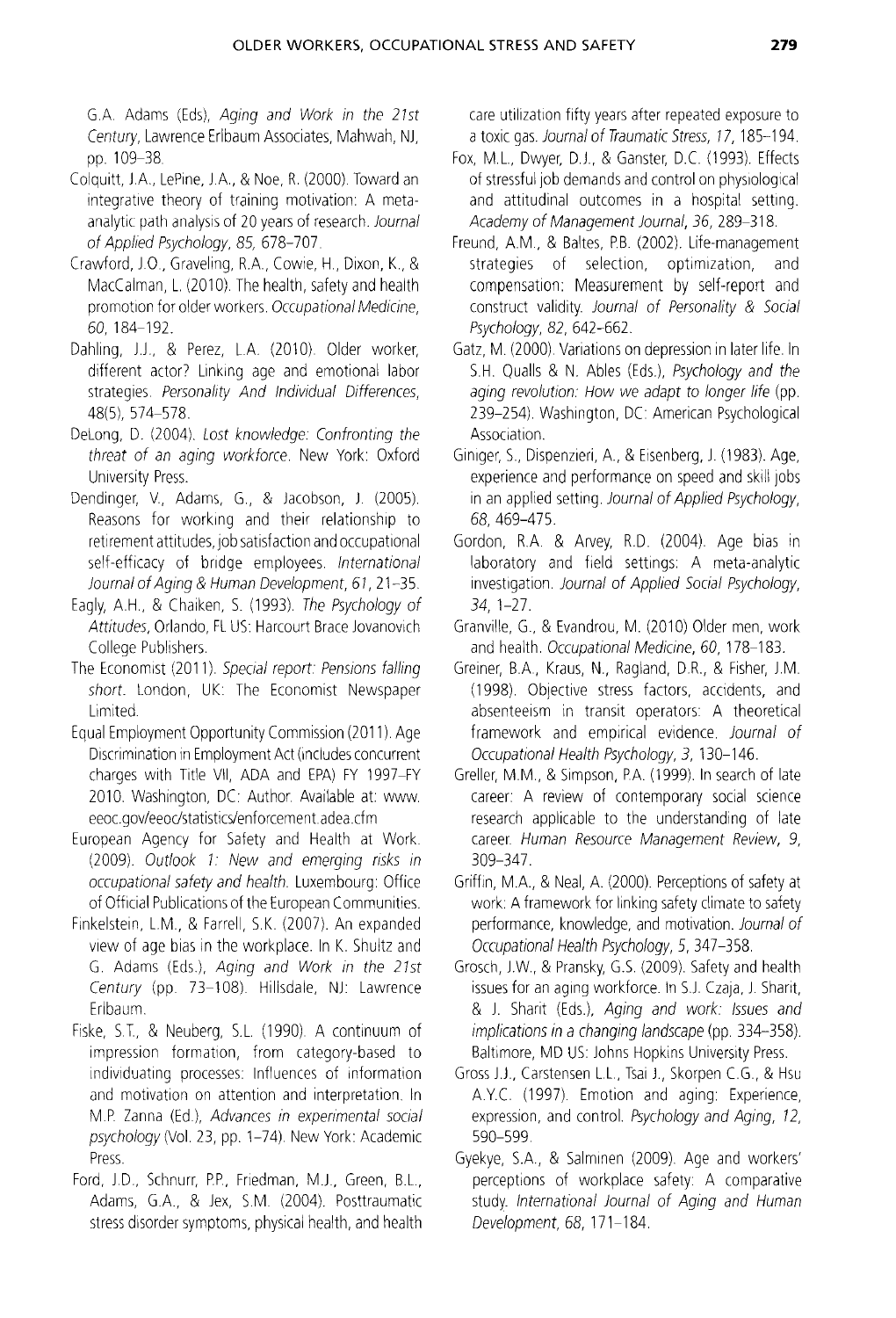- Hansson, RO., DeKoekkoek, PD, Neece, WM, & Patterson, D.W. (1997). Successful aging at work: Annual review, 1992-1996: The older worker and transitions to retirement. Journal of Vocational Behavior, 51, 202-233.
- Hershcovis, M.S. (2011). Incivility, social undermining, bullying ... oh my!: A call to reconcile constructs within workplace aggression research. Journal of Organizational Behavior, 32, 499-519.
- Hofmann, D.A., Morgeson, F.P., & Gerras, S.J. (2003). Climate as a moderator of the relationship between leader-member exchange and content specific citizenship: Safety climate as an exemplar. Journal of Applied Psychology, 88, 170-178.
- International Labour Organization. (2011). ILO introductory report: Global trends and challenges in occupational safety and health. XIX World Congress on Safety and Health at Work. International Labour Office. Geneva, ILO.
- Jackson, S.E., & Schuler, R.S. (1985). A meta-analysis and conceptual critique of research on role ambiguity and role conflict in work settings. Organizational Behavior and Human Decision Processes, 36, 16-78.
- Jamal, M. (1990). Relationship of Type-A behavior to employees' job satisfaction, organizational commitment, psychosomatic health problems, and turnover motivation. Human Relations, 43, 727-738.
- Jex, S.M. (1998). Stress and job performance: Theory, research, and Implications for managerial practice. Thousand Oaks, CA: Sage.
- Jex, S.M., & Beehr, T.A. (1991). Emerging theoretical and methodological issues in the study of workrelated stress. In K. Rowland & G. Ferris (Eds), Research in Personnel and Human Resources Management (Vol. 9, pp. 311-365). Greenwich, CT: JAI Press.
- Jex, S.M., & Crossley, C.D. (2005). Organizational consequences. In J. Barling, E.K. Kelloway & M. Frone (Eds.), Handbook of work stress (pp. 5–599). Thousand Oaks: Sage Publications.
- Jex, S.M., & Grosch, J. (In press). Retirement decision making. In M. Wang (Ed), The Oxford Handbook of Retirement.
- Jex, S.M., Wang, M., & Zarubin, A. (2007). Aging and occupational health. In K.S. Shultz & G.A. Adams (Eds.), Aging and work in the 21st century. Applied psychology series (pp. 199-223). Mahwah, NJ, US: Lawrence Erlbaum ASSOCiates Publishers.
- Kahn, R.L, & Byoslere, P. (1992) Stress in organizations. In M.D. Dunnette & L.M. Hough (Eds), Handbook of industrial and organizational psychology (2nd ed., Vol. 2, pp. 571-650). Palo Alto, CA: Consulting Psychologists Press.
- Kanfer, R., & Ackerman, P.L. (2004). Aging, adult development and work motivation. Academy Of Management Review, 29(3), 440-458. doi:10.5465/ AMR.2004.13670969
- Karasek, R.A. (1979). Job demands, job decision latitude, and mental strain: Implications for job re-design. Administrative Science Quarterly, 24, 285-306.
- Katz, D., & Kahn, R.L. (1978). The social psychology of organizations (2nd ed.). New York: Wiley.
- Kaufman, AS., & Lichtenberger, E.O. (2002) Assessing adolescent and adult intelligence (2nd ed.). Boston: Allyn & Bacon.
- Kim, M, & Hunter, J. (1993) Attitude-behavior relations: A meta-analysis of attitudinal relevance and topic. Journal of Communication, 43, 101-142.
- Kinsella, K., & He, W. (2009). An aging world: 2008. US Census Bureau, International Population Reports Washington, DC: US Government Printing Office.
- Kite, M.E., & Johnson, B.T. (1988). Attitudes toward older and younger adults: A meta-analysis. Psychology and Aging, 3, 233-244.
- Laflamme, L., & Menckel, E. (1995). Aging and occupational accidents: A review of the literature of the last three decades. Safety Science, 21, 145-161.
- Leka, S., & Jain, A. (2010). Health impact of psychosocial hazards at work: An overview. World Health Organization University of Nottingham.
- Liao, H., Arvey, R.D., Butler, R.J., & Nutting, S.M. (2001). Correlates of work injury frequency and duration among firefighters. Journal of Occupational Health Psychology, 6, 229-242.
- Loi, J., & Shultz, K. (2007). Why older adults seek employment: Differing motivations among subgroups. Joumal of Applied Gerontology. 26, 274-289.
- Maertens, l, Putter, S, Chen, PY, Manfred, D, Huang, YH. (in press). Physical capabilities and occupational health of older workers. In J.W. Hedge and W. C. Borman (Eds), Oxford handbook of work and aging. New York, NY: Oxford University Press.
- Manning, M.R., Jackson, C.N., & Fusilier, M.R. (1996). Occupational stress, SOCIal support, and the costs of health care. Academy of Management Journal, 39, 738-750.
- Manpower Group (2011). Talent shortage survey results. Milwaukee, WI: Manpower Group. Retrieved from: http://us.manpower.com/us/en/multimedia/ 2011-Talent-Shortage-Survey.pdf
- Mather, M., & Carstensen, LL. (2005). Aging and motivated cognition. The positivity effect in attention and memory. Trends in Cognitive Science, 9, 496-502.
- Maurer, T. (2007). Employee development and training issues related to the aging workforce. In K. Shultz &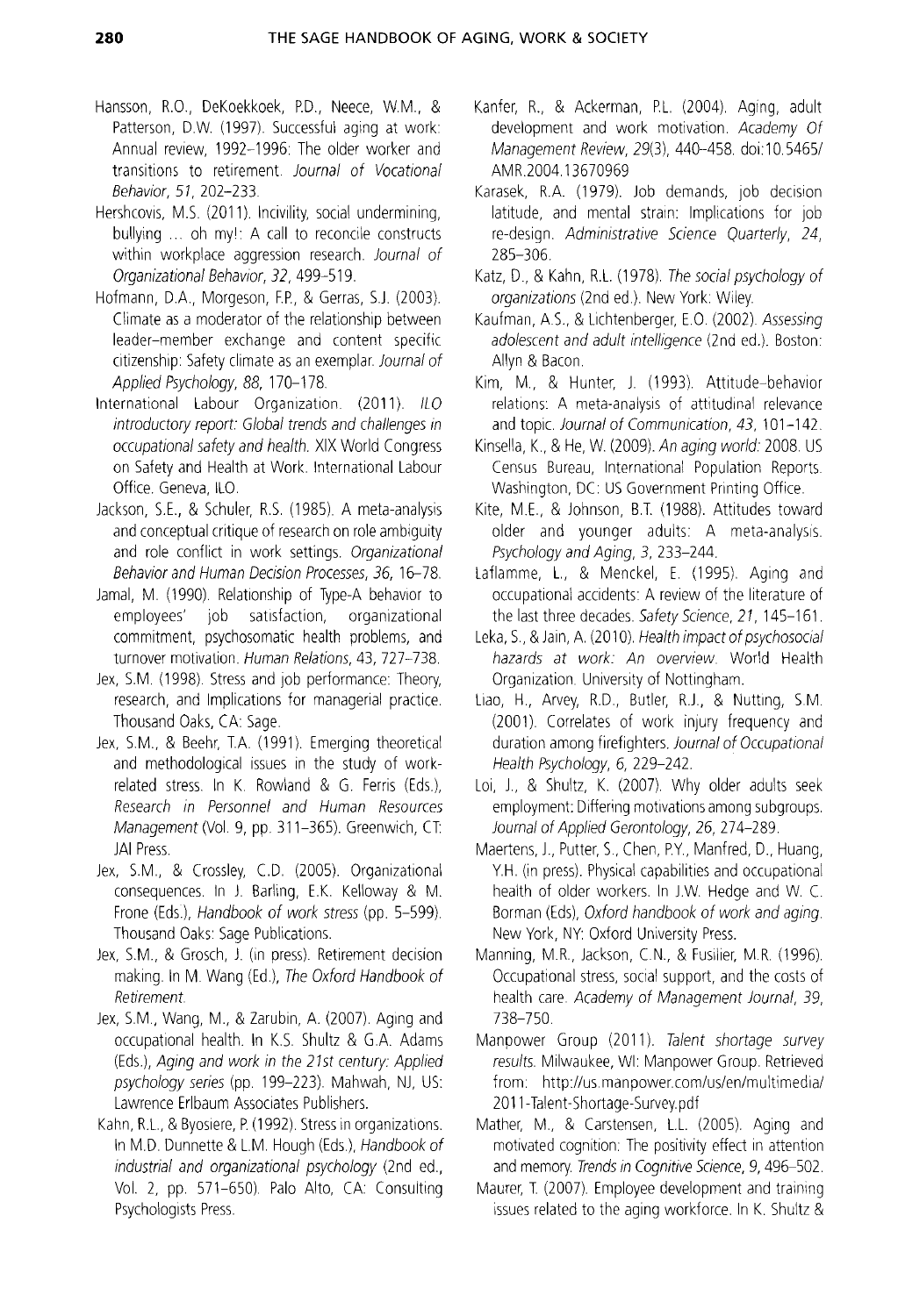G. Adams (Eds) Aging and work in the 21st century New Jersey: Lawrence Erlbaum Associates.

- Maurer, T., Weiss, E., & Barbeite, F. (2003). A model of involvement in work-related learning and development activity: The effects of individual, situational, motivational, and age variables. Journal of Applied Psychology, 88, 707-724.
- Mayes, B.T., Barton, M.E., & Ganster, D.T. (1991). An exploration of the moderating effect of age on stressor-employee strain relationships. Journal of Social Behavior and Personality, 6, 389-398.
- Meyer, J.P., Stanley, D.J., Herscovitch, L., & Topolnytsky, L. (2002). Affective, continuance, and normative commitment to the organization: A meta-analysis of antecedents, correlates, and consequences. Journal of Vocational Behavior, 61, 20-52.
- Ng, T.H., & Feldman, D.C. (2008). The relationship of age to ten dimensions of job performance. Journal of Applied Psychology, 93(2), 392-423.
- Ng, T.W.H., & Feldman, D.C. (2010). The relationships of age with job attitudes: A meta-analysis. Personnel Psychology, 63, 677-718.
- Park, D.C. (2000). The basic mechanisms accounting for age-related decline in cognitive function. In D.C. Park and N. Schwarz (Eds.), Cognitive aging: A primer (pp. 3-21). Philadelphia PA: Psychology Press.
- Parkes, K.R. (2003) Shiftwork and environment as interactive predictors of work perceptions Journal of Occupational Health Psychology, 8, 266-281.
- Payne, S., & Doyal, L. (2010). Older women, work and health. Occupational Medicine, 60(3), 172.
- Probst, T.M. (2004). Job insecurity: Exploring a new threat to employee safety. In J. Barling, M.R. Frone, J. Barling, M.R. Frone (Eds), The psychology of workplace safety (pp. 63-80). Washington, DC American Psychological Association.
- Rayner, C. (1997). The incidence of workplace bullying. Journal of Community & Applied Social Psychology, 7, 199-208.
- Ready, R.E., & Robinson, M.D. (2008). Do older individuals adapt to their traits?: Personality-emotion relations among younger and older adults. Journal of Research in Personality, 42, 1020-1030.
- Rupp, D.E., Vodanovich, S.J., & Crede, M. (2006). Age bias in the workplace: The impact of ageism and causal attributions. Journal of Applied Social Psychology, 36, 1337-1364.
- Salthouse, T.A. (1996). The processing-speed theory of adult age differences in cognition. Psychological Review, 103, 403-428.
- Salthouse, T.A., & Maurer, T.J. (1996). Aging, job performance, and career development. In J.E. Birren, K. Schaie, R.P. Abeles, M. Gatz, T.A. Salthouse, J.E.

Birren, T.A. Salthouse (Eds.), Handbook of the psychology of aging (4th ed.) (pp. 353-364). San Diego, CA US: Academic Press.

- Schaie, K.W. (1996). Intellectual development in adulthood. In J.E. Birren & K.W. Schaie (Eds.), Handbook of the psychology of aging (4th ed.) (pp. 266-286). San Diego: Academic Press.
- Schaubroeck, J., Jones, J.R., & Xie, J.L. (2001). Individual differences in utilizing control to cope with job demands: Effects on susceptibility to infectious disease. Journal of Applied Psychology. 86, 265-278.
- Shultz, K.S., Wang, M., Crimmins, E., & Fisher, G.F. (2010). Age differences in the Demand-Control Model of work stress: An examination of data from 15 European countries. Journal of Applied Gerontology. 29, 21-47.
- Seitsamo, J., & Martikainen, R. (1999). Changes in capability in a sample of Finnish aging workers. Experimental Aging Research, 1, 345-352.
- Shore, L.M., & Goldberg, C.B. (2004). Age discrimination in the workplace. In R.L. Dipboye & A. Colella (Eds.), Discrimination at work: The psychological and organizational bases (pp. 203-222). London: Lawrence Erlbaum ASSOCIates.
- Simpson, P.A., Greller, M.M., & Stroh, L.K. (2002). Variation in human capital investment activity by age. Journal of Vocational Behavior, 61, 109-138.
- Siu, O., Phillips, D.R., & Leung, T. (2003). Age differences in safety attitudes and safety performance in Hong Kong construction workers. Journal of Safety Research,34, *199-205.*
- Sonnentag, S., & Frese, M. (2003). Stress in organizations. In W.C. Borman, D.R. Ilgen, & R.J. Klimoski (Eds), Comprehensive handbook of psychology Industrial and organizational psychology (Vol 12., pp. 453-491). New York: Wiley.
- Spector, FE, & Fox, S. (2005). A model of counterproductive work behavior. In S. Fox & Spector, FE. (Eds), Counterproductive workplace behavior: Investigations of actors and targets (pp. 151-174) Washington, DC: American Psychological Association.
- Spector, P.E., & Jex, S.M. (1998). Development of four self-report measures of job stressors and strain: Interpersonal Conflict at Work Scale, Organizational Constraints Scale, Quantitative Workload Inventory, and Physical Symptoms Inventory. Journal of Occupational Health Psychology, 3, 356-367.
- Sprung, J. (2011). Work locus of control as a moderator of the relationship between work stressors and counterproductive work behavior. Unpublished master's thesis, Bowling Green State University, Bowling Green, OH.
- Sterns, H.L, & Doverspike, D. (1989) Aging and the retraining and learning process in organizations.